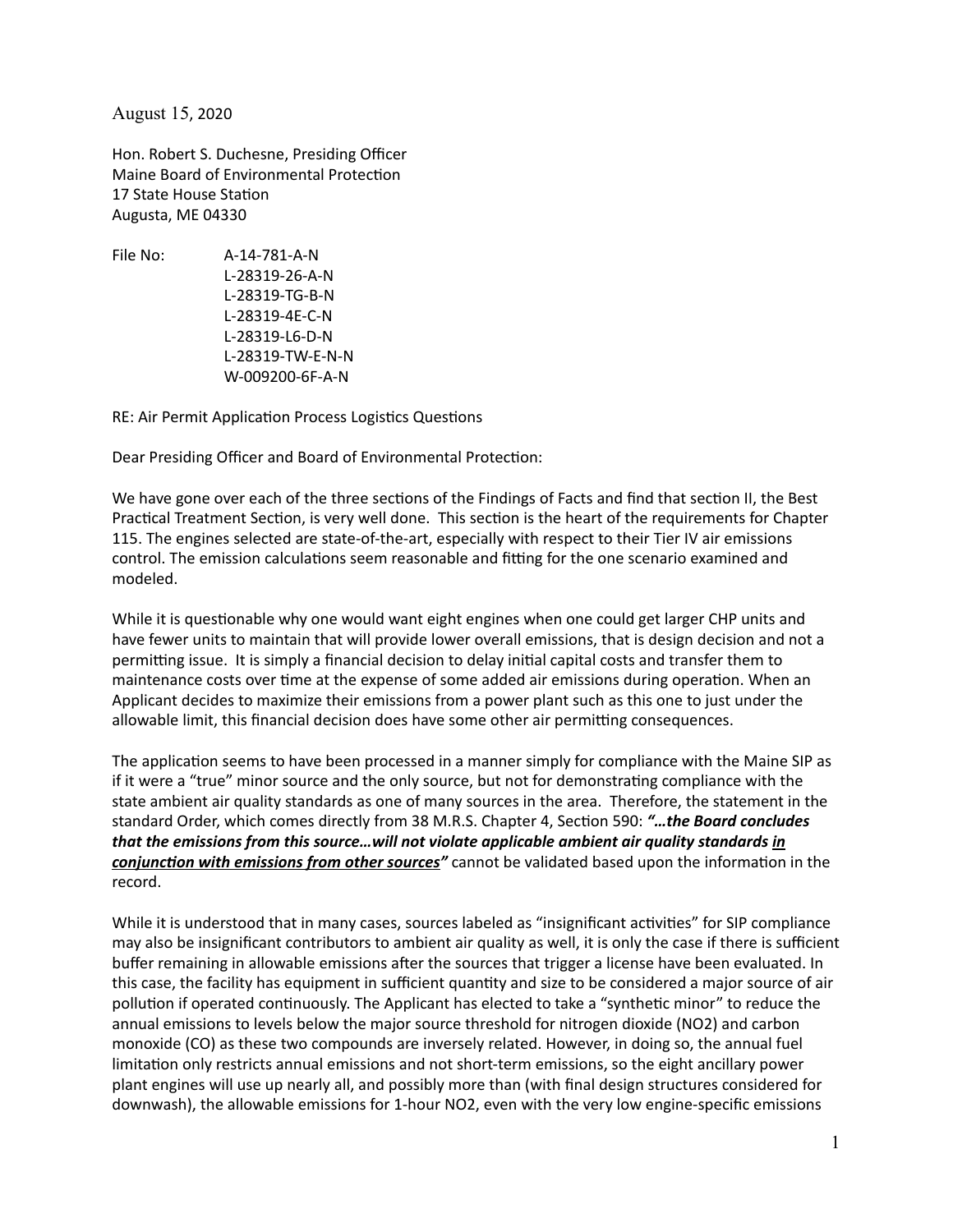data from the manufacturer. Initially, the Application used generic emission rates, then specific Tier IV emission rates, and finally now, it uses engine-specific data. While this data is representative for the engines running with a single fuel type in a controlled test environment, it is much, much less conservative. As a result, fuel flexibility, monitoring requirements, emissions from start-up and shutdown all come into play as necessary additions to the discussion. When the generic emission factors were proposed initially, one could easily suggest that start-up/shut-down emissions were included, as well as normal drift from the setpoints with the very complicated air pollution control equipment required to meet the emission rates proposed, and also for an array of "distillate fuels". As with all environmental disciplines, if one eliminates overly-conservative assumptions then it complicates the emission estimating, and the requirements for demonstrating compliance. This is not specific to this Applicant or this Application, but is simply a fact known among the environmental consulting industry.

Also, if one decides to consume nearly all of the allowable short-term emission standards in their Application due to their design decisions, the result may not leave enough room for the remaining sources that are categorized as "Insignificant Sources" in Appendix B or Chapter 115. In this particular case, on a short-term basis, (when secondary emission sources such as temporary, portable, and mobile sources will often run continuously during the averaging time), there is very likely no such thing as an "Insignificant Source" with respect to maintaining ambient air quality standards when the primary source(s) already consume nearly all of the standard.

The Intervenors are in agreement with DEP that this is an unusual case. It is not one DEP often needs to address. The simple reason is because 99+% of the time, this location would be deemed unsuitable by a developer for a multi-engine power plant during their site selection process. This simply may be another example of the Applicant's lack of Technical Ability to visualize and develop a site to their vision. Unfortunately, the design as proposed is what it is, and everyone needs to adjust accordingly.

As EPA has explained in the attached guidance, facilities where they have one major emitting activity and then lesser activities, can use the 'cutoff', (i.e. the "Insignificant Activities" in Appendix B of Chapter 115) for purposes of defining the source as "synthetic" or "true" minor source, but EPA also asserts: "**Note** *that EPA does not mean to imply that overall these types of co-located sources are not*  environmentally significant - - just that they probably have little bearing on whether a source is major *or minor."* They actually use an example of *"small portable generators"* as something that typically could be insignificant, but may not be if there is little-to-no remaining allowable emissions.

Please note that this is an application for a large fish farm with a power plant (and other major ancillary utilities) and not simply a power plant in a vacuum. This point was raised by one of the Board members during deliberations on May 20<sup>th</sup> as well, and should be part of the Findings of Fact.

The Chapter 115 License Application is deficient not because the Applicant has not provided the proper application materials per 06-096 C.M.R. 115, 2(B) for the ancillary power plant, but because the Applicant has not provided the proper application materials per 06-096 C.M.R. 115, 2(B) for all of the other significant or insignificant sources from the primary fish farm, other ancillary utility sources onsite, secondary emissions, construction emissions, odor control unit emissions, direct vent emissions, etc. that may, either on their own or combined with this ancillary power plant, have compliance concerns, and are necessary to condition the "source" (i.e. the overall facility). Often, part of the confusion with air quality permitting and compliance is the word "source". "Source" in air quality has two broad definitions that are simply analogous to individual "air contaminant sources" within a site under common control that have the potential to produce air pollution, and the classification of the facility as a whole with respect to air permitting requirements, and SIP compliance. In this case the engines are being permitted as a "synthetic minor source", but they are individual "air contaminant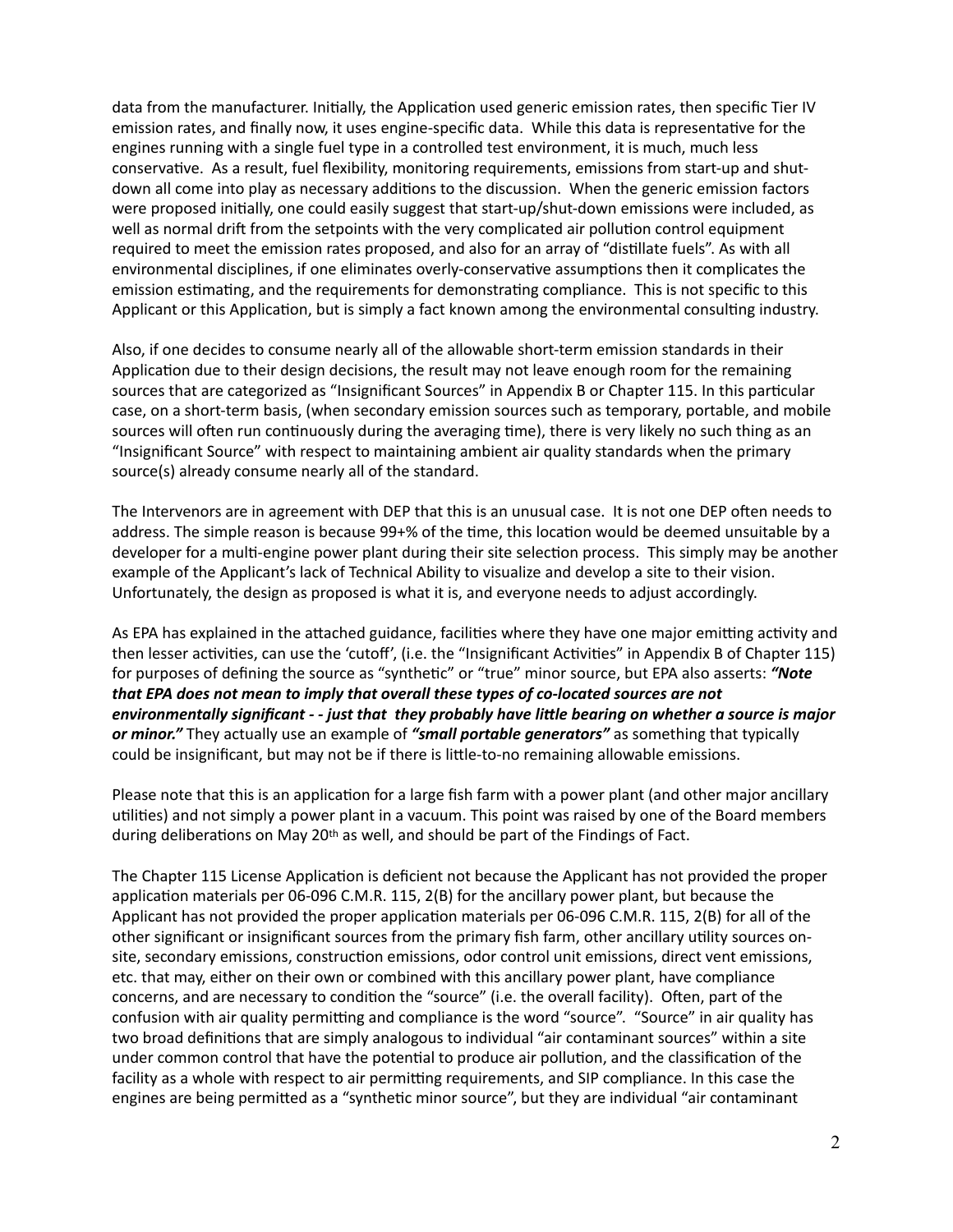sources" as well. It is important to remember that the facility is being permitted within the air quality region for SIP compliance AND within its 'fenceline' for local compliance.

One thing is certain with this facility as proposed in the Application(s); it will consume most of, all of, or more than, the immediate areas allowable short-term nitrogen dioxide (NO2) air concentration when operating. As a result, sources that may be "insignificant sources" for regional air quality compliance, simply cannot be "insignificant" for local air quality and public health concerns.

# Comments Outline

These comments are broken up into multiple parts. Please note that double quotes used for words or phrases are defined later in the document, and single quotes are used for common air quality 'slang'. These comments are present with the following outline:

- $(1)$  A discussion of the air quality dispersion modeling information missing from the Findings of Facts that are relevant to this Application.
- (2) A number of laws and regulations that are pertinent to this particular synthetic "minor source" Application for the Nordic Aquafarm facility that are missing from the Findings of Facts.
- (3) A chronological discussion of the Findings of Facts and some individual concerns with things that have been omitted or could be revised for a clearer finding; some with recommended conditions or required assessments.
- (4) An example from EPA from a 1998 memorandum that is still pertinent today, and listed on the EPA website for guidance. Although the pollutant in the example is sulfur dioxide and not NO2, the important distinction of SIP compliance emission source considerations and consideration for the same sources with respect to their need to meet ambient air quality standards is completely applicable. This document is included for clarity of the permitting requirements only. There is no intention to suggest any of the calculations are pertinent to this Application.
- (5) A summation of our comments and concerns.

# Intervenors Demonstrated Potential 1-hour Nitrogen Dioxide (NO2) Exceedances on Three Occasions

Intervenors on three separate occasions demonstrated exceedances of the 1-hour nitrogen dioxide standard simply by considering more detailed information readily available from the application materials in the record, but not provided by the Applicant to the DEP as part of the response to the DEP air dispersion modeling information data request. These three instances should be part of the Findings of Facts to demonstrate that the "synthetic minor source" itself may or may not ultimately be in compliance, but the process of modeling clearly demonstrates that there is little to no room for other emissions.

The potential modeling exceedances in the Intervenor's analyses are not for lack of examination on DEP's part, as DEP made multiple requests for site specific information, and for any potential additional air contaminant sources of potential air pollution. In fact, for the last round of modeling, DEP actually contacted the engine manufacturer themselves to obtain specific engine air emission data for the proposed engines burning diesel fuel, but again unfortunately, even with the lower, very site specific air emissions, the site design data was still incomplete, and as a result, both times DEP modeled the facility it demonstrated compliance but only with the very basic data provided by the Applicant.

Each round of Intervenor air dispersion modeling is discussed below and should be added to the Findings of Facts to demonstrate how little room there is for additional "air contaminant sources" for this proposed facility and for the immediate area surrounding it.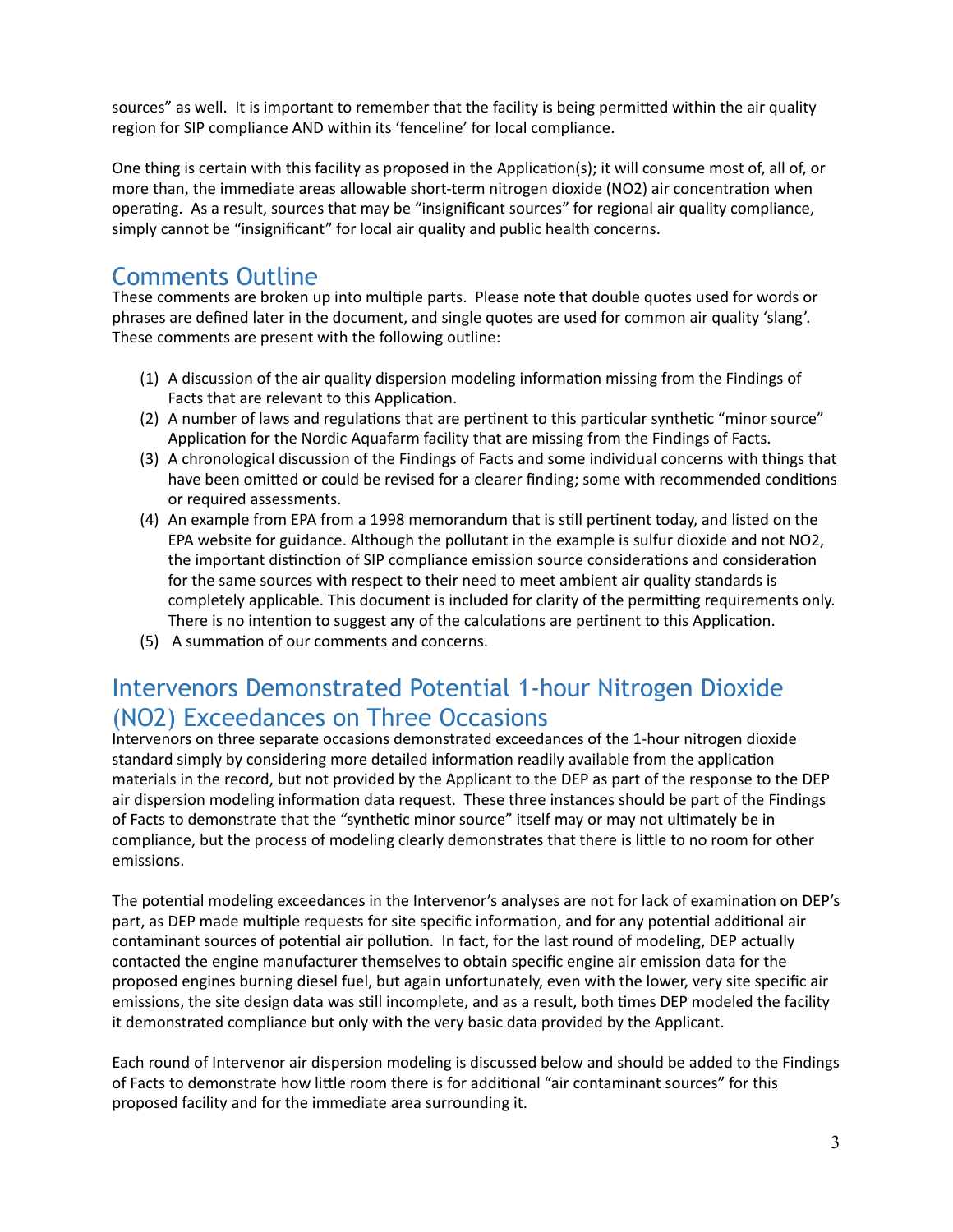# Intervenor Initial Air Dispersion Modeling

In the first dispersion modeling exercise, the Intervenors presented air dispersion modeling results via the current EPA approved model to DEP, prior to a BEP hearing that was held to discuss the inclusion of air quality, noise, odor and dust in the formal hearing process, as these are all "air contaminant sources", interrelated, and potential sources of air pollution as defined by Maine laws. The formal State of Maine definition of these terms are defined in the next section of these comments, but make no mistake, the omission of these items in this draft Fact of Findings, draft Order, and specific permit conditions for a fish farm, slaughterhouse, power plant, wastewater plant, solid waste handling facility, and water treatment plant, ensures that this air permitting process is incomplete, and since the Applicant did not present specific process information for these "air contaminant sources", the Applicant has not met its burden of proof for compliance and conditioning, and therefore cannot receive a permit at this time. This lack of required information to properly condition the permit should be added to the Findings of Facts.

The Intervenor air dispersion modeling was limited to ONLY the operation of the engine plant. The Intervenors repeatedly asserted that the ALL sources needed to be modeled to determine compliance potential for the source (that includes this proposed synthetic minor source), but could not include information that was not part of the record supplied by the Applicant.

The initial modeling results for only the "minor source" showed clear exceedances of the 1-hour NO2 with the original stack height of 45-feet as shown in the plans submitted as part of the applications in a vacuum with no other on-site source, off-site source, or even background emissions. The source emission alone exceeded the ambient air quality threshold. The Intervenor modeling files were offered to DEP, if desired, but DEP chose to model the proposed land-based aquafarm facility directly, by requesting model input information directly from the Applicant.

It is important to note that any need for additional data specifically for dispersion modeling only reinforces the obvious incompleteness of the original applications. This dispersion modeling summation, the need to request additional data for DEP to perform in house modeling, and this potential exceedance with the maximum 45-foot stack heights needed to comply with the City of Belfast's zoning requirements, should be included in the Findings of Facts.

This first modeling exceedance for short-term ambient air limits, was not unexpected given the heights of the surrounding buildings, and the fact that the "synthetic minor" fuel restriction of a maximum number of gallons of fuel on an annual basis does nothing to reduce the potential or actual short-term emissions from any facility. This large facility would greatly exceed the "major source" facility threshold if it were to be operated continuously (without this synthetic minor annual fuel restriction). As the Intervenors have said all along, there is no problem permitting this source as a synthetic minor source per Maine's SIP program, but that does not mean that the facility does not need to be scrutinized, as one would scrutinize a major source of this size facility with respect to short-term emissions.

The fact that the annual "synthetic minor" restriction does little-to-nothing to reduce short-term air emissions should be included in the Findings of Facts.

This original stack height was shown on the Applicant's plans because this maximum height is necessary to meet the Belfast zoning height requirements for this industrial power plant at this site. When DEP made their request for information to the Applicant, somehow the stack height was changed in a manner that was in direct conflict with their own drawings in the record. It went from 45 feet to 65 feet without any explanation to the DEP about how this stack height exceedance was going to be exempted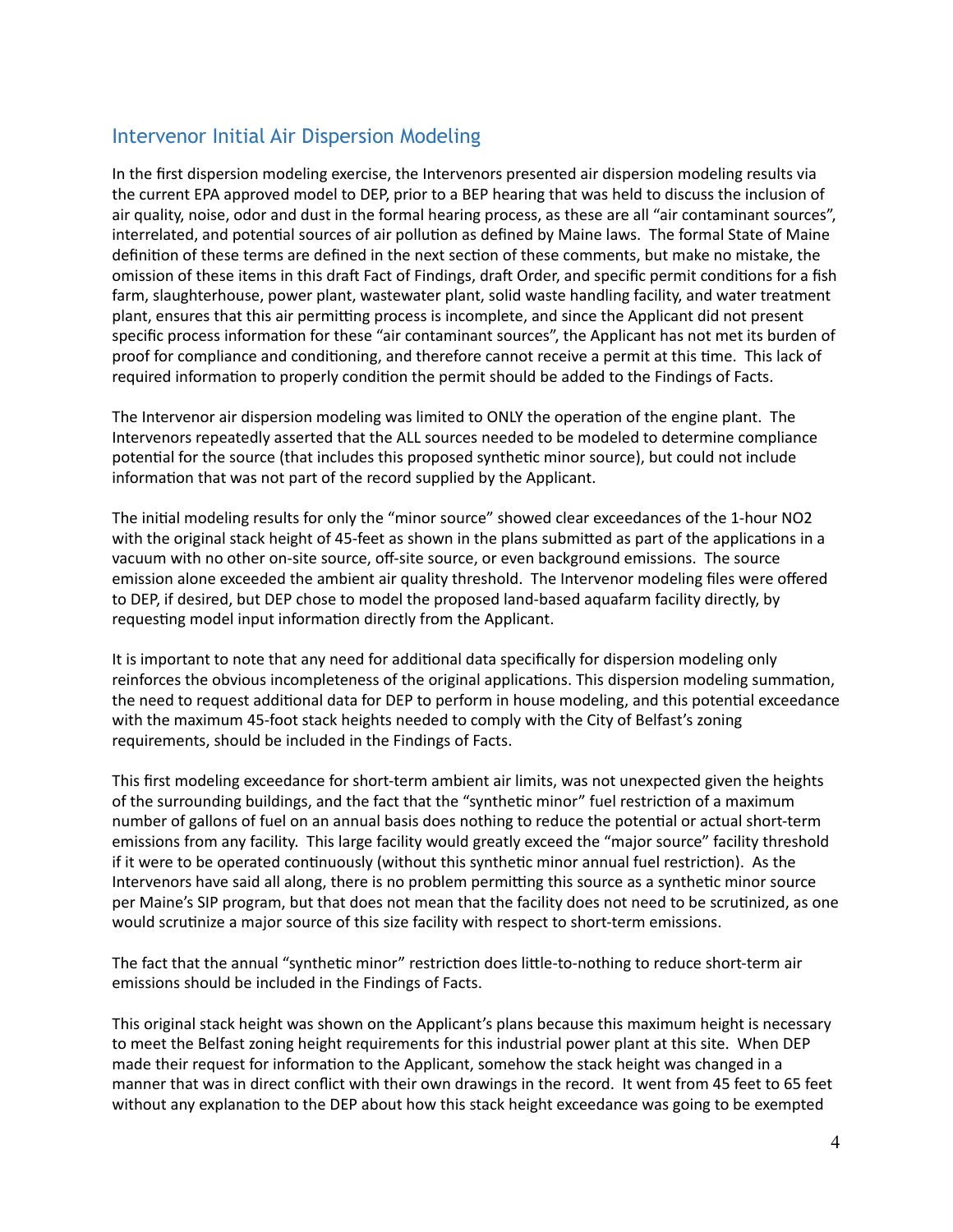from the local zoning requirements. Even with this newly added 20-feet of stack height, in the second round of modeling, (this time performed by DEP), there were still inconsistencies with conflicting and incomplete data provided by the Applicant in their response to the data request. These inconsistencies were obvious from the testimony at the formal hearing in February 2020. The Applicant's lack of consistency is acknowledged in the current draft Findings of Facts.

# Intervenor Second Round of Air Dispersion Modeling

Prior to the hearing the Intervenors requested and received the actual dispersion modeling files used by DEP in their first round of modeling. A second round of dispersion modeling by the Intervenors, with these DEP files, and only simple corrections for the inconsistencies from the response to data request and the actual application materials, once again demonstrated short-term exceedances of the ambient air quality standards with the emission factors presented by the Applicant and in the record. These results were offered to DEP for review as part of the draft and final pre-hearing testimony. The inconsistencies included:

- (1) An assumption of a fence completely around the facility. DEP made this assumption because the information provided by the Applicant to DEP did not properly explain the minimal fencing plan in the record, even though the DEP information request clearly required it. The Applicant could have asked DEP to correct this obvious error and omission prior to the hearing, but chose not to do so.
- (2) The building height data provided to DEP did not include the roof-top equipment 'doghouses' shown on the plans, even though DEP clearly needs the maximum building heights. When this issue came up at the hearing, the Applicant defended the height provided data as "sufficient" because modeling with specific doghouses is not typically undertaken by DEP. No. That is not correct. DEP typically models the maximum heights supplied by the Applicant. The Applicant chose not to provide these added heights for the structures on the roofs for the rooftop equipment, even though their information in the record clearly shows these structures.

As noted through testimony at the hearing the Applicant had opportunities to either request DEP model with the higher height or to do their own modeling with the proposed locations of the individual doghouses. Since they chose not to do it, a second round of DEP modeling was required and the Intervenors completed a third round of modeling with DEP's actual revised second round files and other remaining inconsistencies from the hearing. These facts should be included in the Findings of Facts.

# Intervenor Third Round of Air Dispersion Modeling

The Power Plant was remodeled by DEP after the hearing with the doghouses on the large fish tank buildings, but the structures on the engine buildings themselves were not included. The inconsistencies this time included:

- (1) The engines all have cooling towers on the roof tops, which were not formally specified in the materials provided to DEP but are in the Drawings and were discussed by the Intervenors previously.
- (2) The exhaust stacks were shown as rectangles enclosing four groups of two stacks on the newer plans, but there was no elevation information or exhaust detail information included to DEP.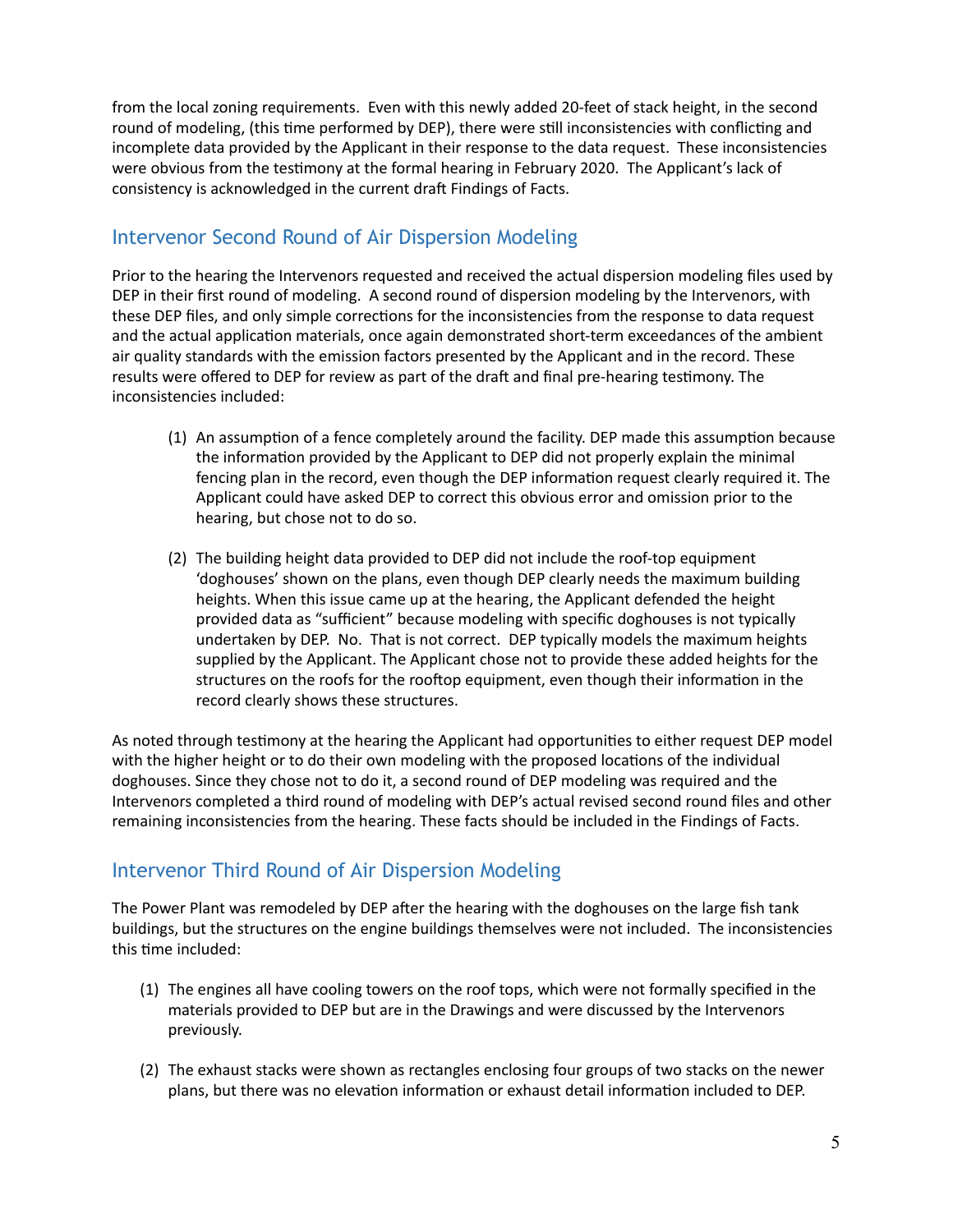These two additional elevated structures will further increase downwash, and as a result the third round of Intervenor dispersion modeling again demonstrated potential exceedances from the power plant "minor source". The engine and stack buildings have their own HVAC equipment and doghouses as well. Furthermore, there was no dispersion modeling of the facility without Phase 2 construction.

The final comments from the Intervenors, after the Intervenors completed their third round of modeling, noted that for the third time, the facility could exceed the ambient air quality standards with the information in the record. Again for a second time, the Intervenors completed the modeling with all of DEP's assumptions, in the actual DEP modeling files provided by DEP, with only a few changes to address inconsistencies in the record. Surprisingly, BEP chose to not request that DEP revise its modeling again to address the obvious inconsistencies, and closed the record on this Application instead. These facts should be included in the Findings of Facts.

At the hearing, the Applicant attempted to assert that this industrial power plant was going to emit their exhaust from architectural 'chimneys' instead of stacks to allow them to exceed the local zoning requirements. Even DEP air quality staff acknowledged during deliberations that this power plant is larger than what would be required for emergency power plants at most wastewater treatment plants, so this seems like a serious stretch of the imagination. But hypothetically, if one assumes they are 'chimneys' for a moment, there was no design or permitting information provided with respect to how these stacks would be fitted with the proper architectural enclosures, caps and screens as required for NFPA 211 for Chimneys, Fireplaces and Vents, as required by the state Fire Marshall. There was also no explanation or justification about how this chimney classification typically reserved for residential furnaces or fireplaces made sense for these very large industrial stacks, or how this unusual 'chimney' designation had been, or would be, approved by the City.

While it is understood that City permitting and DEP permitting issues are separate, restrictions or requirements in one permitting area that affect the other, must be incorporated, especially in this case as the 'chimney' enclosure requirements will drastically impact the exhaust release. The Applicant would need to meet chimney aesthetic and enclosure requirements, which would further restrict emissions and lead to higher concentrations off-site. The DEP modeling was not revised to reflect these restricting structures, as they were never provided by the Applicant. These relevant facts should be included in the Findings of Facts.

# What did the Multiple Rounds of Air Dispersion Modeling Demonstrate?

Although the staff comments during deliberations, the Applicant's testimony, and the draft Findings of Facts, refer to the dispersion modeling as "not required for minor sources" that simply is not the case. Dispersion modeling may not be required for all minor sources, but compliance demonstration is most certainly required for projects that propose to consume such a vast percentage of the allowable emissions for an area.

Compliance determinations (with dispersion modeling as one possible tool for that compliance determination) must be considered for ALL projects whether proposed as major or minor. And while major sources require modeling, it should be considered for all minor sources, and then, where it is clearly not a concern, it could be eliminated. The deliberation discussion seems to be centered on the process being the other way around, where a compliance determination is not required, unless someone suggests it may be necessary. It is the Applicant's burden of proof to comply with ambient air quality standards, and not the Intervenors to demonstrate that they do not comply. The Applicant simply has not done that to-date.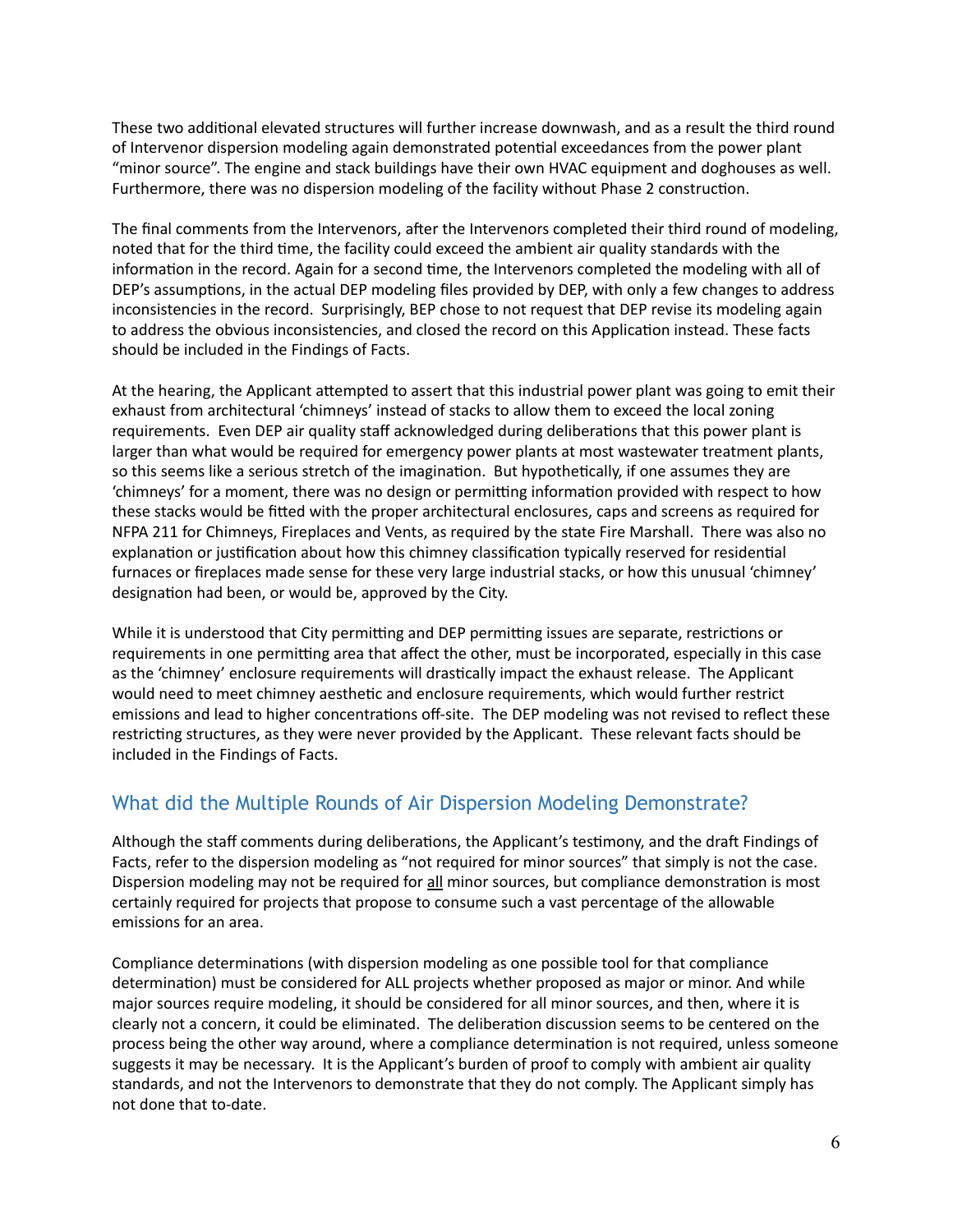With such an obvious consumption of the allowable limit demonstrated by this source through the dispersion modeling, without a proper site-wide compliance demonstration, the Findings cannot justify compliance with the requirements of the second bullet in the Order *"the Board concludes that the emissions from this source…will not violate applicable emission standards…"* 

There are four things that these multiple air dispersion modeling iterations have confirmed.

- (1) There is absolutely no doubt that if this facility were installed at the original stack heights proposed of 45 feet, prior to the Intervenor's dispersion modeling submission to BEP, that the project as proposed would have been in violation of the state ambient air quality standards and therefore the National Ambient Air Quality Standards (NAAQS) for 1-hour NO2 simply with the 7 of 8 engines running from the power plant, AND without including any of the other sources OR any background.
- (2) This "minor source" will consume all, or nearly all, of the short-term allowable NO2 air emissions downwind when operating. The short-term emissions are the same as if the power plant were categorized a "major source" based upon its size and throughput without the annual fuel restriction. Therefore, a detailed demonstration of future air quality compliance from the Applicant is simply not optional, but it is required for the short-term emissions in particular that are only nominally restricted by an annual fuel limitation.
- (3) Simply stating the facility must also still comply with state and federal air quality requirements in the Findings of Facts, the Order, and the Conditions, as DEP typically would do for a true minor source is no longer sufficient. There is adequate discussion and testimony in the record, that simply making this general statement will not ensure compliance with ambient air quality standards.
- (4) When other sources, typically considered "insignificant sources" with respect to the Maine SIP, are added to the proposed short-term "minor source" emissions, they likely will cause exceedances of ambient air quality standards without the proper conditions.
- (5) And once a detailed demonstration is required, ALL sources of air pollution at the facility need to be incorporated into the compliance demonstration before any possible conditions could be discussed. Unfortunately, the Applicant chose to respond to information requests for all potential "air contaminant sources" with minimal and incomplete responses, so adequate conditions cannot be applied to Nordic Aquafarm's proposed "air contaminant sources" with the information in the record.

Please note that one may still argue at this juncture, based upon DEP rules and the minor source classification, that the act of air dispersion modeling itself may not be required for demonstrating ambient air quality compliance, but EPA-approved air dispersion modeling is typically considered the simplest, readily-accepted, most efficient way to do so. It does not matter to the Intervenors how the Applicant demonstrates that it will be in compliance, but it needs to do so for adequate conditions to be incorporated based upon the demonstration. These relevant facts should be included in the Findings of Facts.

It is the Intervenors' opinion that based upon their own detailed assessment of the facility that the site is likely not suitable for this facility. As discussed below, this facility has not demonstrated that this is a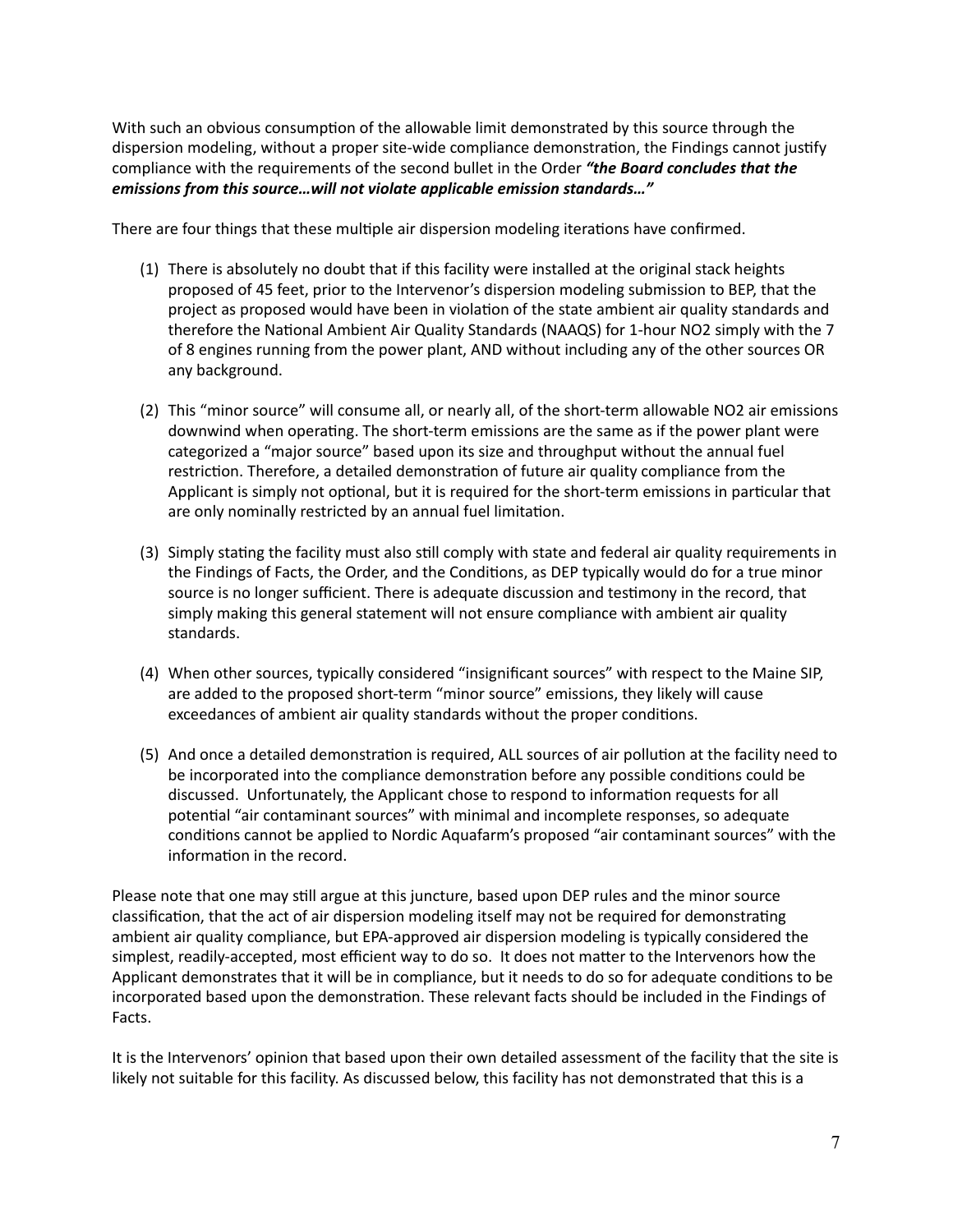suitable site from an air quality perspective, as it has not demonstrated that it can comply with basic air quality rules regulation for its proposed air contaminants.

Please note that a compliance demonstration for this one-of-a-kind complex needs to be extremely site and proposed process specific, and cannot be driven by what DEP has done at other facilities, or what it required for determining the facility classification for air permitting. As a result, the Findings of Facts must result in a conclusion that the facility, as proposed in the record, cannot be properly-conditioned. Therefore the draft Order is deficient, and the air permit must be denied, based upon the record.

The draft Order is deficient, because of the deficiencies in the Findings of Facts. With items missing from the Findings of Fact, it is not possible to satisfy the criteria in this Draft Order which are taken verbatim from Section §590, Item 2:

*A. Receive the best practical treatment; [PL 1991, c. 658, §1 (NEW).] B. Not violate or be controlled so as not to violate applicable emission standards; and [PL 1991, c. 658, §1 (NEW).] C. Either alone or in conjunction with existing emissions, not violate or be controlled so as not to violate applicable ambient air quality standards. [PL 1991, c. 658, §1 (NEW).]* 

It is impossible to issue draft Air Permit Conditions, when Nordic has not demonstrated compliance with Section 590. And without proper conditions, the air permit must be denied, based upon the missing information in the record.

# Applicable Emission Standards

There is a difference between what is required for permitting at each and every proposed air emissions facility based upon the National Ambient Air Quality Standards (NAAQS), and what is required by DEP to comply with its State Implementation Plan (SIP) as required under the Clean Air Act and its Amendments (CAAA).

Maine is one of the many states that has adopted the NAAQS as its maximum air quality standard requirement. The title of Maine's Air Laws, located in Title 38, Chapter 4, is: PROTECTION AND IMPROVEMENT OF AIR.

In Section §584 it states:

## *§584. Establishment of ambient air quality standards*

*The board may recommend to the Legislature reasonable standards, in this chapter called*  "ambient air quality standards," within a reasonable air quality region regulating and limiting *the amount and types of air contaminants which may exist in the ambient air of the region. The standards shall be designed to preserve or enhance the quality of ambient air within the region*  and to prevent air pollution. The board shall determine by rule the extent to which those *standards apply within those areas to which the public does not have general access.* 

This section requires that the air quality standards be met to prevent air pollution in all areas where the public has access.

In Section §584-A it states:

#### *§584-A. Ambient air quality standards*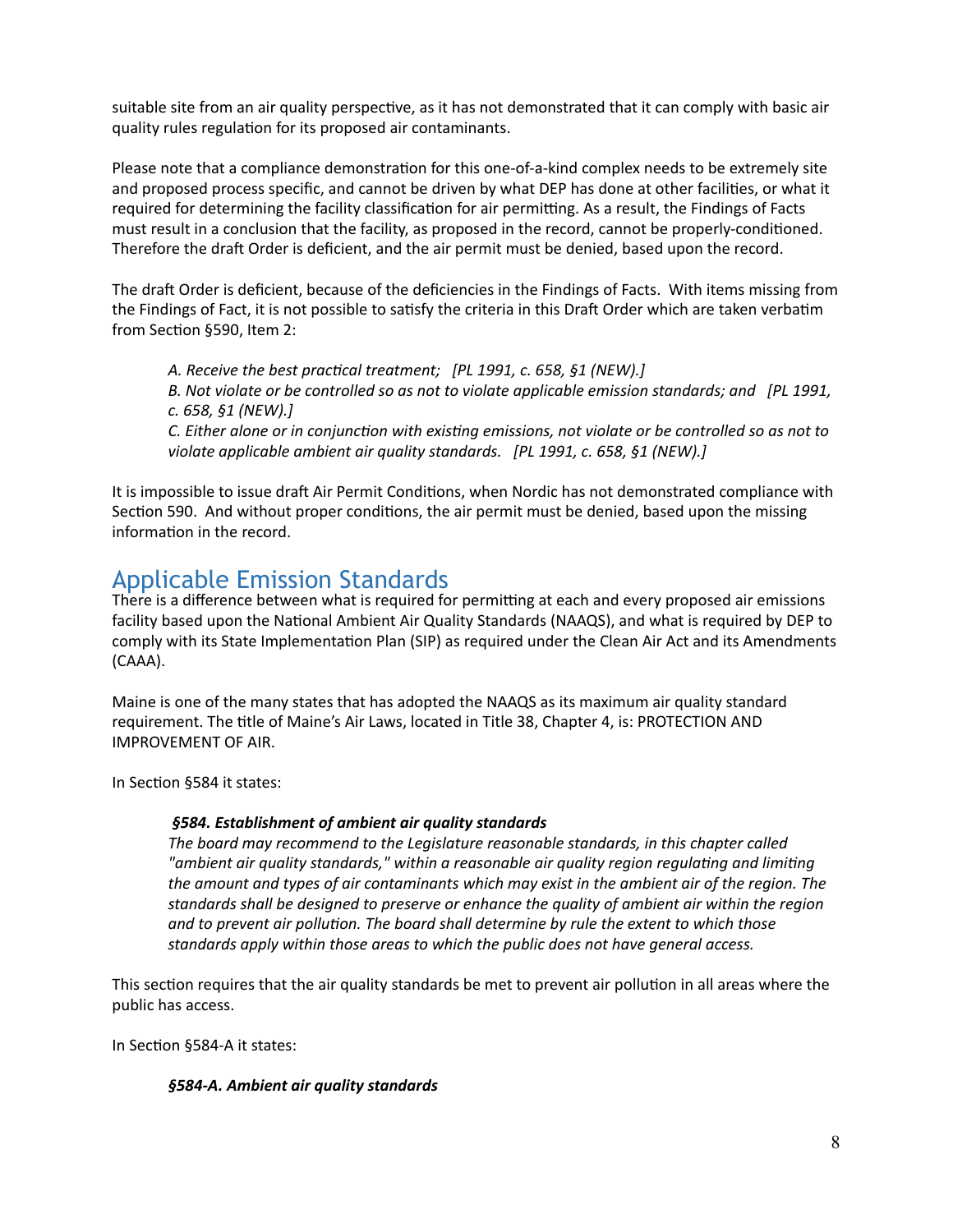For purposes of statutory interpretation, rules, licensing determinations, policy guidance and all *other actions by the department or the board, any reference to an ambient air quality standard is interpreted to refer to the national ambient air quality standard...* 

Clearly, based upon this section Maine has adopted the NAAQS as its state's ambient air quality standards.

In Section §591 it states:

#### §591. Prohibitions

*No person may discharge air contaminants into ambient air within a region in such manner as to violate ambient air quality standards established under this chapter or emission standards*  established pursuant to section 585, 585-B or 585-K.

Please note that Section 585 refers to NAAQS, 585-B to Hazardous Air Pollutants, and 585-K to Greenhouse gases. This facility has not demonstrated that it will not exceed these standard emission criteria under any of these subsections.

In Section §590 it states:

#### **§590. Licensing**

- 1. **License required.** After ambient air quality standards and emission standards have been *established within a region, the board may by rule provide that a person may not operate, maintain or modify in that region any air contamination source or emit any air contaminants in that region without an air emission license from the department….*
- 2. *Applications.* Applications for air emission licenses must be made in a form prescribed by the *commissioner and contain the information related to the proposed air contamination source and emission of air contaminants required by rule of the board.*

In Section §582. Definitions there are a number of definitions that are pertinent to support the statements in this letter that the Applicant has not provided sufficient information to properly condition a license or meet the burden of proof with respect to demonstrating compliance. They are extracted and inserted here for context with a brief discussion of their rationale for their inclusion in this draft Findings of Facts, draft Order, and draft Air Permit Conditions.

In Section §592-A. it states:

#### *§592-A. Soiling of property; nuisance*

1. Total suspended particulate matter. No person may discharge total suspended particulate *matter to the ambient air in an amount or concentration that soils property or creates a* nuisance condition. Total suspended particulate matter concentrations of less than 150 *micrograms per cubic meter for any 24-hour period in the ambient air are presumed not to*  constitute soiling or nuisance conditions. Any person who demonstrates on the basis of total suspended particulate ambient air quality monitoring information acceptable to the commissioner that emissions discharged by that person have not substantially caused or contributed to total suspended particulate matter concentrations in excess of 150 micrograms per cubic meter over a 24-hour period at any applicable location may not be held in violation *of this subsection.*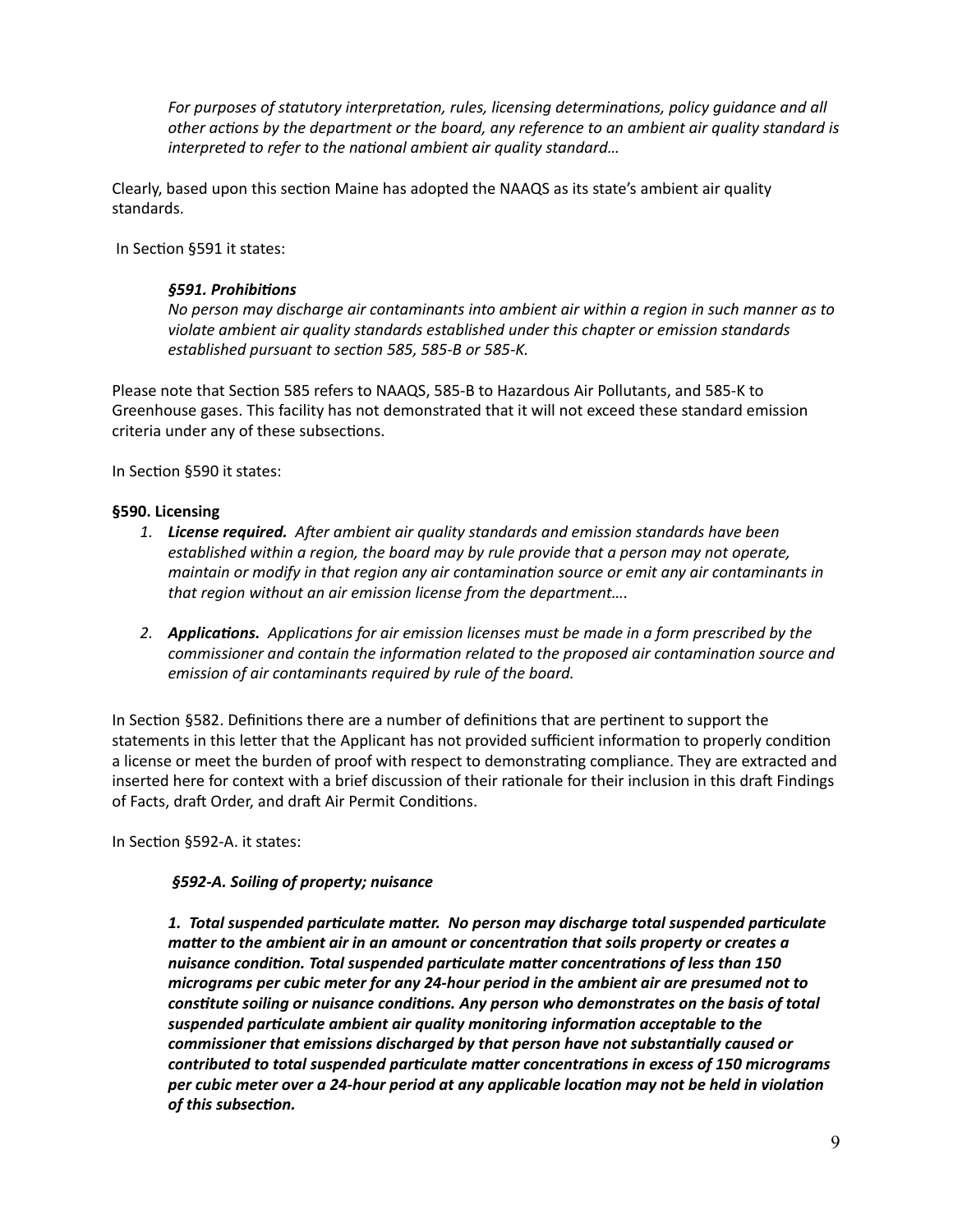2. Fugitive emissions. Any commercial and industrial source or facility, all municipalities and *all state or federal facili;es, whether or not requiring a license pursuant to this chapter, that cause or contribute to the discharge of fugitive emissions that the commissioner determines to* constitute a nuisance are required to establish and maintain a continuing program for best *management practices for suppression of fugitive emissions during any periods of* construction, renovation or normal operation. The commissioner shall determine those *procedures which constitute best management practices. A description of a source's program for suppression of fugitive emissions must be made available to the commissioner upon request. Public or private roads that are not part of a commercial and industrial source or facility are not subject to the requirements of this subsection.* 

Both of these sections under §592-A require DEP to address the potential for "air pollution" that is defined fully below, and includes "air contaminants in sufficient quantities and of such characteristics and duration as to be injurious to human, plant or animal life or to property, or which unreasonably *interfere with the enjoyment of life and property.*" The facility has a significant potential for fugitive emissions of dust (both respirable and nuisance), odor from the wastewater vents, fish processing vents, waste storage area, storage tanks, dead fish, water and wastewater treatment residuals, and vehicle emissions of both on-road and off-road construction, operations, and maintenance equipment, etc, and noise from all of the above and also just about everywhere onsite, vibrations, etc.

NO odor, NO noise, and NO dust data was provided for any source other than the 8 engine plants. Although a noise study was performed, it must be considered deficient for this Application as NO DEP information requests with respect to equipment that is located outside, or inside that could directly contribute to noise through vented emission outside. Although the Applicant claimed that the sound study provided with the Application was comprehensive, it included:

- (1) NO sound source input data,
- (2) NO sound output data,
- (3) NO equipment listed, and
- (4) NO modeling assumptions.

According to the Applicant, this initial study was never out of date, or in need of updating, and always included every possible sound source. This statement was not even believable at the start of the application process, as the graphical output figure provided from the generic sound study actually shows the wastewater and water treatment building and associated pump stations actually shielding (reducing) sound from the site and not adding to it. Anyone that has ever been to a wastewater treatment plant or a 14 million gallon pump station (please note that this facility is pumping their 7+ millions of gallons of water both ways - - in and out of the facility) knows that sound does not get absorbed in a pump station or treatment plant. It emits sound. These facilities emit sound at levels much greater than background and therefore should show increases not decreases in sound. When the Applicant was prompted for these and other sound sources, they refused to provide the information on multiple occasions. This decision to ignore DEP's request for the required information with respect to being able to develop conditions for health, safety, and the welfare of the sensitive receptors in the area should be included in the Findings of Facts.

Of the 8 engine sound sources that were included, the sound study was never updated to account for the 20 feet of added stack height which would definitely increase sound as it increased the line of sight to many sensitive receptors.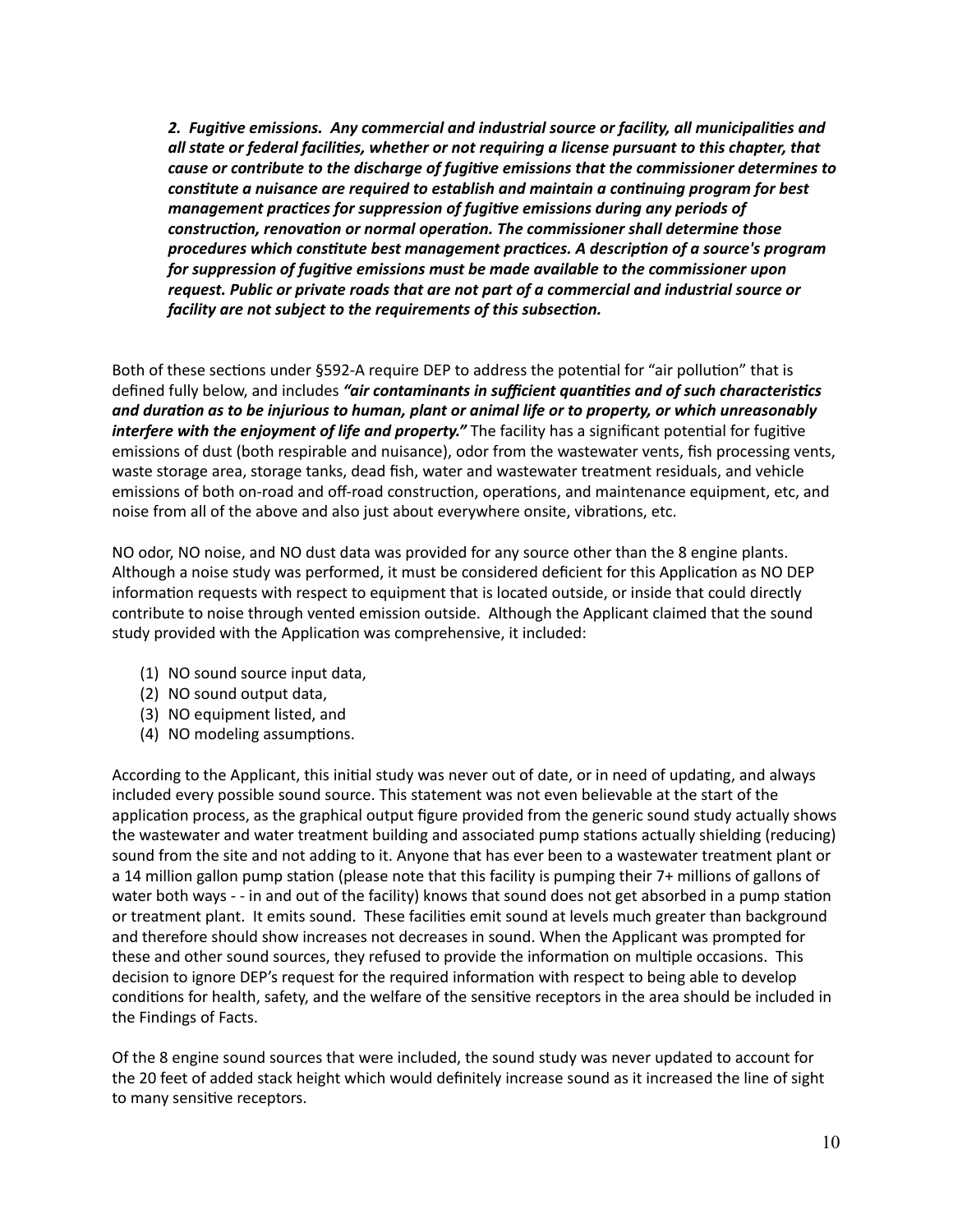#### **§582. Definitions** [excerpts]

*1. Air contaminants. "Air contaminants" includes, but is not limited to, dust, fumes, gas, mist, particulate matter, smoke, vapor or any combination thereof.* 

Please not that air contaminants are not limited to emissions from combustion or stationary sources.

2. Air contamination source. <sup>*"Air contamination source" means any and all sources of emission*</sup> of air contaminants, whether privately or publicly owned or operated. Without limiting the *generality of the foregoing, this term includes all types of business, commercial and industrial plants, works, shops and stores; heating and power plants and stations; buildings and other* structures of all types, including single and multiple family residences, apartments, houses, office *buildings, hotels, restaurants, schools, hospitals, churches and other institutional buildings; garages and vending and service locations and stations, railroad locomotives, ships, boats and* other water-borne craft; portable fuel-burning equipment, indoor and outdoor incinerators of all *types, refuse dumps and piles; and any machinery, equipment, stack, conduit, flue, duct, vent, chimney or other apparatus leading out of any of the foregoing.* 

Again, please note that an air contaminant source is any and all sources of emission of air contaminants. Non-stationary sources, intermittent, or temporary sources, are not excluded from the total actual air emissions or exempt from compliance with the NAAQS. Furthermore, in 45 Federal Register 52676, temporary emissions "...generally would last no more than two years at one location..." Therefore, it is unclear how facility's several year construction phase has been categorized as "temporary". Just because the construction of much smaller and shorter duration projects have been granted this "temporary" status, does not mean that it should be granted for all projects, and especially not when the construction phase is longer than the form of the air quality standards that it threatens.

**3. Air pollution.** "Air pollution" means the presence in the outdoor atmosphere of one or more *air contaminants in sufficient quantities and of such characteristics and duration as to be injurious to human, plant or animal life or to property, or which unreasonably interfere with the enjoyment of life and property throughout the State or throughout such areas of the State as shall be affected thereby.* 

In this particular case an area that includes part of Northport, Belfast, Islesboro, Searsport, etc. would be impacted by its emission of air contaminants. It is not possible to determine whether there are sufficient quantities of air contaminants from the facility as a whole to determine whether they would be "*injurious to human, plant or animal life or to property*".

Furthermore, the air pollution definition includes the statement *"which unreasonably interfere with the enjoyment of life and property"* which verifies that any and all nuisances ARE to be considered when exploring air pollution. For this facility, as proposed, possible nuisances may include, but are not limited to noise, odor, dust, vibration. Just because DEP suggests that they do not have any specific rules or formal licensing requirements associated with respirable dust, odor or noise, does not mean that an Applicant can avoid providing specific source emission information of these sources so that a determination with regard to the potential for air pollution exceedances can be made prior to any draft Order or Conditions.

Other than the eight (8) internal combustion engines for the power plant, the Applicant has provided NO other air emission source specific information, NO other noise source specific information, NO other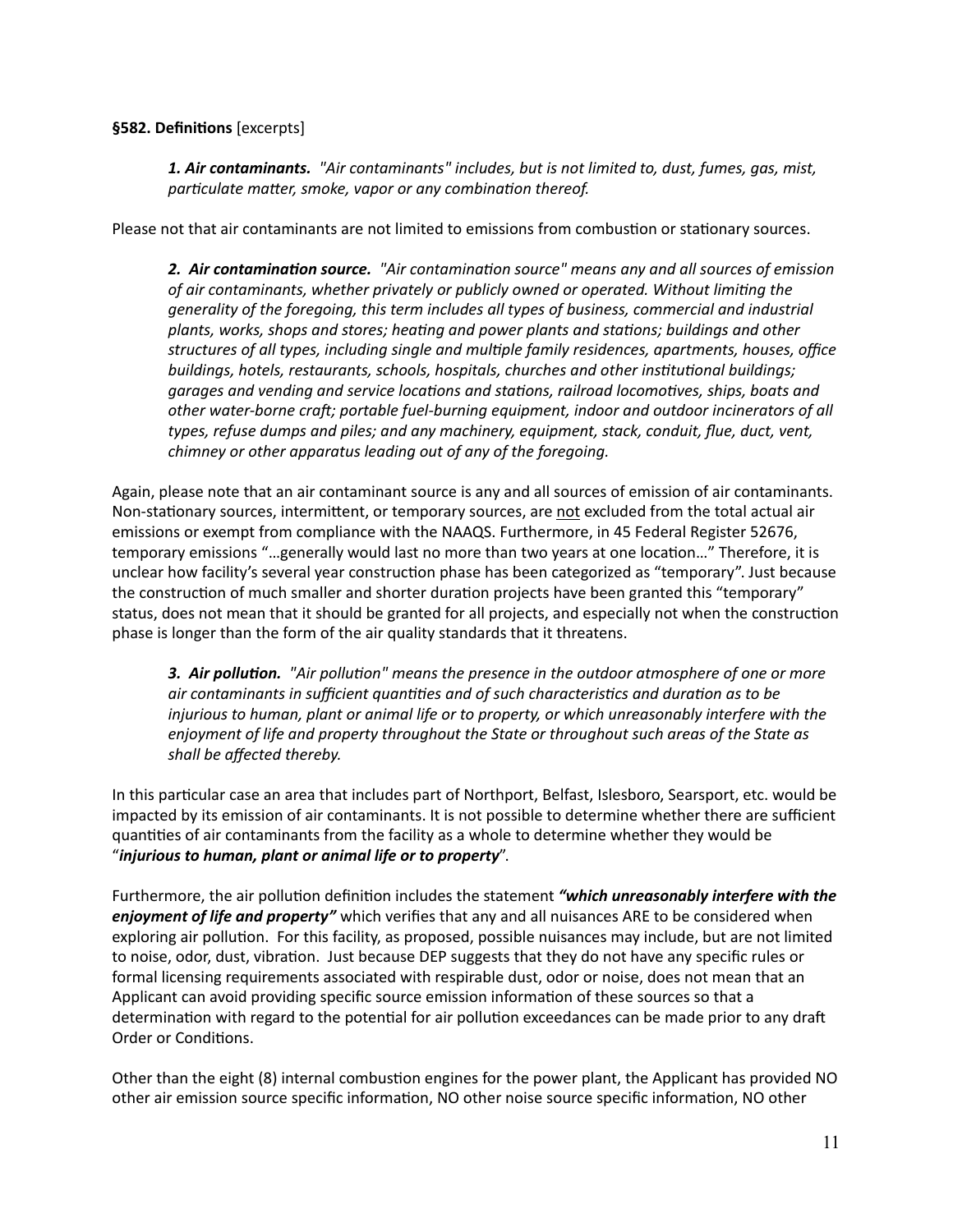dust source specific information, NO other vibration source specific information and NO other odor source specific information.

NO air contaminant emission sources have been provided by the Applicant from the fish hatchery, the fish rearing tanks, the slaughterhouse, the education center, the fish packaging and storage area, the waste storage area, the wastewater treatment plant, the three water treatment plant processes, a cement plant, odor control units, heating and ventilation, heat relief, emergency operations, and normal operations and maintenance activities.

NO air contaminant emission sources have been provided for areas where the chemicals will be used to maintain ideal fish tank water living conditions, disinfection needs of a food processing facility, the odor control units, wastewater plant, the three water treatment process, slaughtering, packaging, solid waste, and solid waste leachate control, and pathogen control and virus control.

NO air contaminant emission sources have been provided from the dredging operation, excavated spoils, dewatering of spoils, barging of spoils, disposal of spoils, blasting of ledge, crushing of ledge rock, an onsite cement plant or the trucks necessary to haul the cement instead, a concrete batch plant or the trucks necessary to haul the concrete instead, excavation and removal of millions of cubic feet of unsuitable soil and sufficient gravel to replace the unsuitable soil, trucking of excavated soil, deforestation process, exposed land stripped of vegetation, excavated soil stockpiles, gravel stock piles, dropping of excavated soil on to piles and then into trucks, dropping of gravel from trucks on to stockpiles, moving and grading soils, moving and grading gravel, hauling soil off-site, and hauling gravel on-site.

The Finding of Facts must include what is missing from the Facility's Application as well as what is included. DEP asked for many of the missing items above on more than one occasion and the Applicant made a conscience decision to not provide this information. Without this information, it is impossible for DEP to make a determination with respect to air pollution or to develop conditions that would prevent air pollution.

## *7. Emission. "Emission" means a release of air contaminants into ambient air or the air contaminants so released.*

"Emission(s)" is both the act of releasing the air contaminants into the air and the air contaminants themselves. During the DEP information requests, the Applicant responded that the non-combustion emissions were going to be emitted from vents, and not stacks so they are not relevant, and therefore they made a deliberate decision to omit this requested information from their responses. This simple definition of emission clearly does not distinguish between stacks and vents because anything released into the ambient air is an "emission" of "air contaminants".

#### *7-A. Emission source. "Emission source" means any and all sources of emissions of air contaminants, whether privately or publicly owned or operated.*

A facility can have many processes or activities. Each one of the main processes or ancillary activities onsite, like wastewater treatment, fish processing, etc., can have multiple sources of emissions. Source information was requested repeatedly from the Applicant, but it was not provided.

In Section 1 of DEP Chapter 115 item B is states: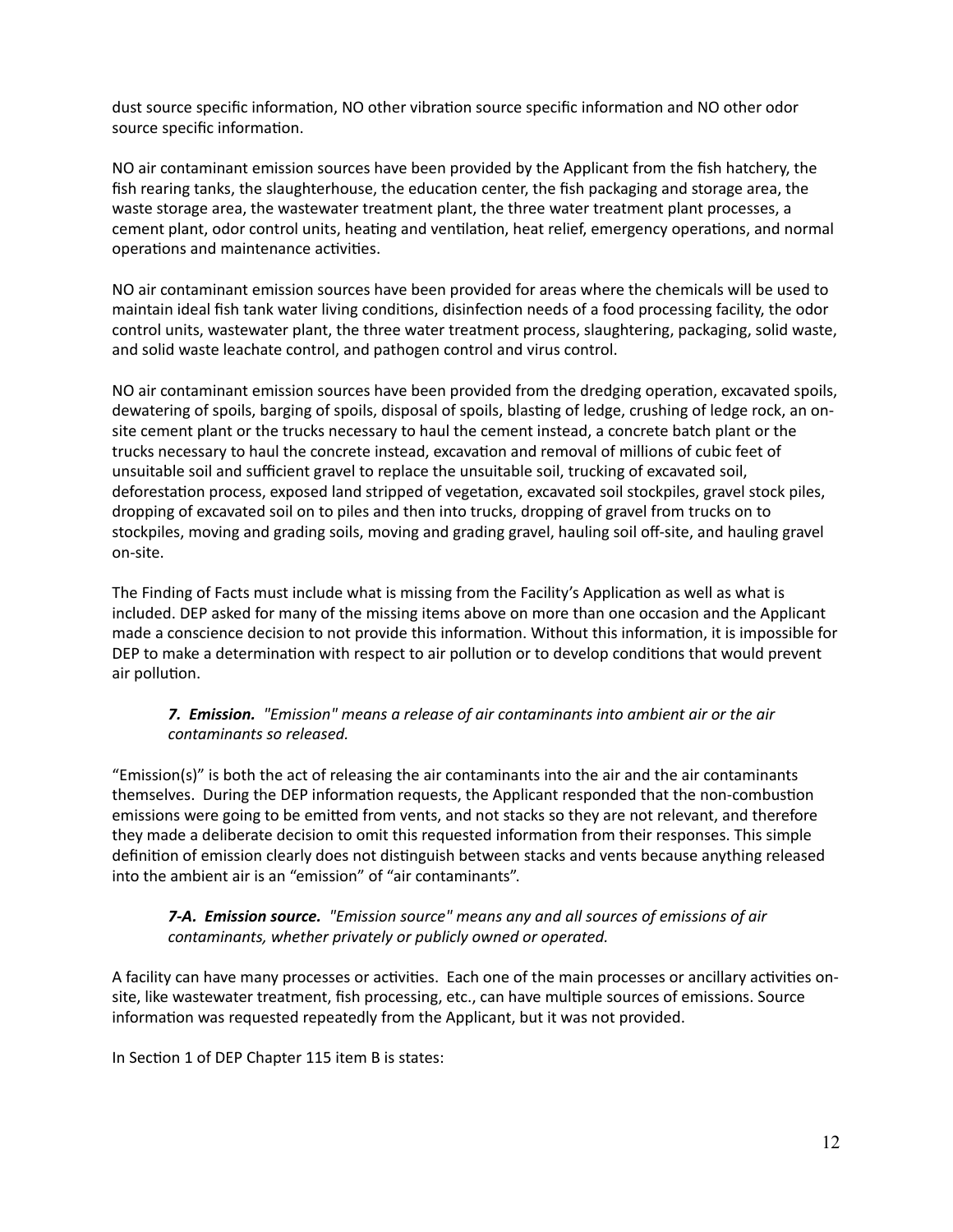*B. General requirement. An air emission license is required for the sources or emissions units*  listed below. Once a source requires an air emission license, all emissions units which emit *regulated pollutants at the source must be included in the license, except the following: insignificant activities listed in Appendix B of this Chapter; activities which the Department has* determined in writing on a case-by-case basis to be substantially equivalent to the insignificant *activities specified in Appendix B of this Chapter; and those activities which are clearly trivial.* 

It is not sufficient to simply state, as the Applicant has, that all other sources will be insignificant activities with respect to either the Chapter 115 air license AND the facility's ability to comply with the NAAQS. A determination of insignificance for both Chapter 115 and NAAQS compliance can only be made once the "Emission Source" information is provided in the Application, or in response to the DEP **information requests.** Again, it is extremely hard to believe that all other activities at a \$500,000,000 facility will be entirely insignificant. It simply defies logic, and as a result, this application is incomplete, the draft Order has not been verified, and the permit must be denied.

7-C-1. Fugitive emissions. "Fugitive emissions" means emissions of air contaminants which do *not pass through a stack, flue, chimney or vent.* 

The Applicant has stated that any and all processes are contained within buildings to control odor and noise, therefore, there are no fugitive emissions from the multiple processes proposed. But the buildings must be ventilated somehow, so there clearly are other emission sources.

There are many mobile activities that will occur throughout this facility during construction, operation, and maintenance that are still "*emissions of air contaminants*" even if they are also fugitive emissions.

In 06-096 C.M.R. Chapter 100 there are three other definitions that are relevant as well:

137. Potential to emit.<sup>*"Potential to emit" means the maximum capacity of a stationary source*</sup> to emit any regulated pollutant under its physical and operational design. Any physical or operational limitation on the capacity of the source to emit a regulated pollutant, including air pollution control equipment, and restrictions on the hours of operation or on the type or amount *of material combusted, stored, or processed, shall be treated as part of its design only if the limitation or the effect it would have on emissions is federally enforceable as a practical matter.* Secondary emissions do not count in the determining the potential to emit of a source.

Secondary emissions are not included in the Potential for Emit (PTE), as the goal of the PTE is to help regulators determine the overall potential for a facility to have an adverse impact on regional air quality per the requirements of the CAAA and the Maine SIP. Secondary emissions are more of a local concern, than a regional concern.

This definition specifically excludes secondary sources from the potential to emit calculations to determine source major or minor source classification, but this definition does not exclude, or preclude, a facility from examining, calculating, reporting, controlling or limiting these emission in a manner necessary to meet the ambient air quality standards.

*152. Secondary emissions. "Secondary emissions" means emissions which occur as a result of the construction or operation of a source or modification, but do not come from the source or* modification itself. Secondary emissions must be specific, well defined, quantifiable, and impact the same general areas as the source or modification which causes the secondary emissions. *Secondary emissions include, but are not limited to: (1) emissions from any offsite support facility*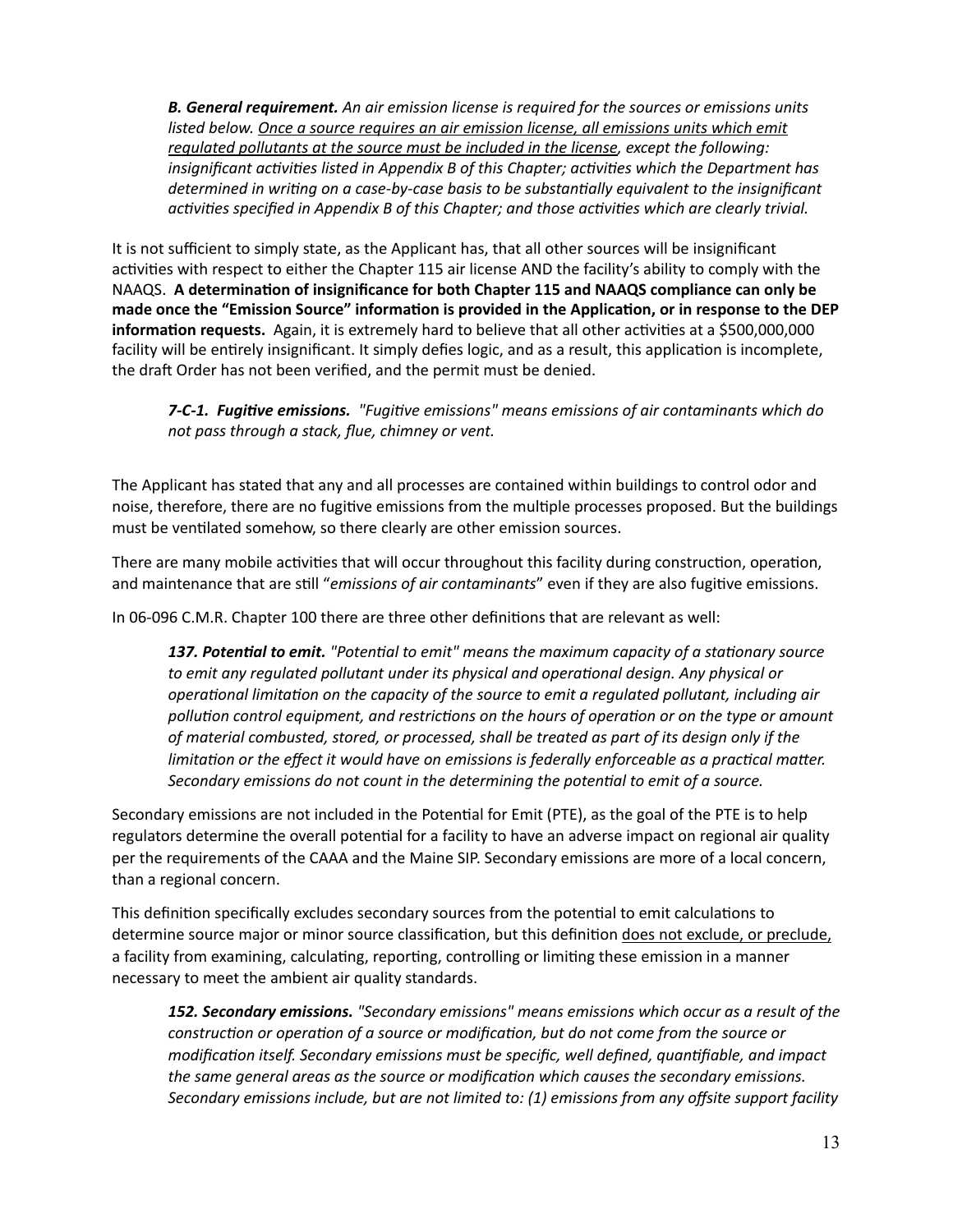which would not be constructed or increase its emissions except as a result of the construction or *operation of the source or modification; (2) emissions from ships, trains, trucks or other mobile* sources associated with the new source or modification.

This definition does three things: (1) it clearly incorporates all emissions associated with a facility regardless of whether they are on-site or off-site, (2) it clearly indicates that construction emissions matter, and (3) any emissions from other facilities regardless of whether they are covered administratively under this facility's permit, or a separate air permit, they are part of this facility's emissions.

72. Insignificant Activities. <sup>*"Insignificant Activities" means activities at a facility that the*</sup> *Department specified in Appendix B of Chapter 140 for the purpose of Chapter 140 and the ac0vi0es at a facility that the Department specified in Appendix B of Chapter 115 for the purpose*  of Chapter 115. A source must include emissions from insignificant activities in determining if the *source is a Part 70 major source.* 

Within both Chapter 140 Appendix B and Chapter 115 Appendix B, the very first thing noted within Insignificant Activities is: *A unit or activity may be considered insignificant, but may still be subject to* **applicable requirements.** Essentially for the calculation of fees and for items that must be monitored, these activities do not need to be added into any permit license. They are still part of the facilities emissions and therefore that means (1) they must be included in the Application and NO other sources other than the eight engines were included, (2) it is not possible to determine whether the proposed facility would trigger de minimis thresholds for criteria or hazardous air pollution emission thresholds without them being included in the application or in the responses to DEP for this information.

# Comments Specific to the draft Findings of Facts

Again, as stated above in the discussion of definitions, what is NOT in the findings of Facts is as important as what IS in the Draft Findings of Facts. This section focuses more on the latter as well.

The first item in the July 17, 2020 draft Findings of Facts in Item I., Registration is:

## "A. Introduction

Nordic has applied for an air emission license for the operation of emission sources **(equipment) associated with its land-based salmon aquaculture farm."** 

This statement is incomplete as it only discusses the eight combustion sources from a peak shaving power plant that is ancillary to the primary purpose of the "land-based salmon aquaculture farm" which includes many, many other processes.

While the Chapter 115 licensing process may consider some of the many other sources insignificant and therefore not relevant to this permit application classification, the third bullet in the draft order "*Either alone or in conjunction with existing emissions, not violate or be controlled so as not to violate applicable ambient air quality standards"* cannot be verified without including all *"emissions of air contaminants"*.

Please note that it is very possible for a proposed project to meet the SIP requirements for a Chapter 115 source, but still exceed ambient air quality standards when all "air contaminant sources" are examined. Non-combustion "Air Contaminant Sources", "Secondary Emissions", "fugitive Emissions" and "Air *Contaminant Sources"* that may be considered "Insignificant Sources" for Chapter 115 but still add to off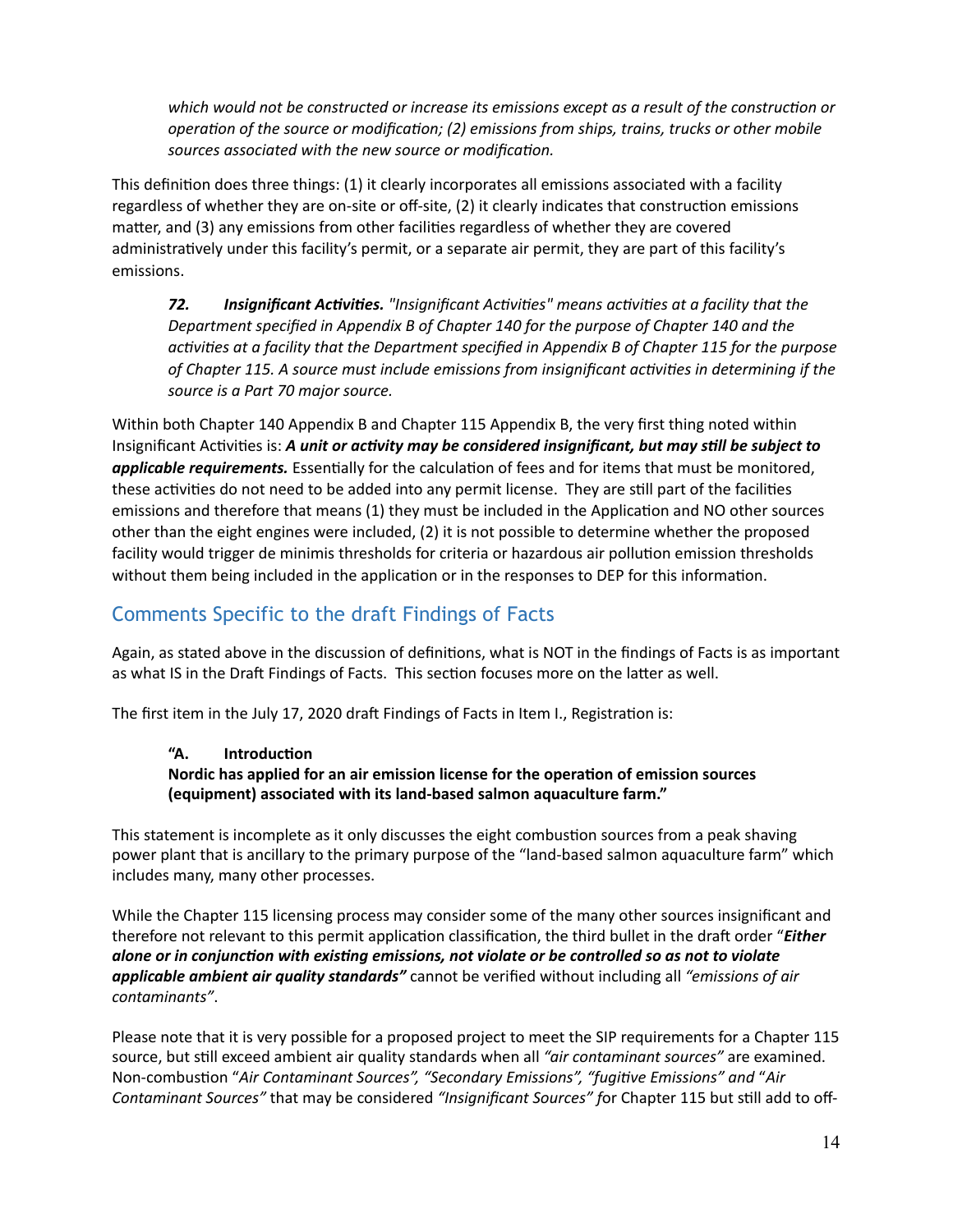site air impacts, but be included with the Chapter 115 emissions before one could make a statement with respect to compliance with the *ambient air quality standards* for this particular Application given its size, multiple "adjacent" processes that are all ancillary to the "land-based salmon aquaculture farm", and its proximity to areas open to the public and sensitive receptors.

Proposed Action Item: Withhold redrafting the Findings of Facts, Order, and any permit conditions for the Chapter 115 "air contaminant sources" until the Applicant has provided information from all "air *contaminant sources"* **of air, odor, noise, and dust emissions that could cause "***air pollu;on***". And also un2l the Applicant demonstrates compliance with "***ambient air quality standards***" in a study that**  incorporates the Chapter 115 air emissions, the "secondary emissions", the "fugitive emissions" and **Chapter 115 "***Insignificant Source***s" emissions for the "land-based salmon aquaculture farm" as a whole. Or simply deny the air permit.** 

The third item in the July 17, 2020 draft Findings of Facts in Item I., Registration is:

## **C. Emission Equipment**

The stationary engines table lists low sulfur distillate fuel, but the application and modeling was for engines burning diesel fuel only. While this broader category may be allowed on projects where the generic Tier 4 emission factors are incorporated, this project must now use the very site specific information gathered from actual test data from the manufacturer, or 7 of 8 of these engines alone will violate the ambient air quality standards. These distillate fuels, while similar, will burn differently and effect the very sensitive air pollution control equipment required. As a result, only the fuel burned in the specific test data DEP used for the air modeling can be allowed.

## Proposed Condition: Add a Specific Condition that limits the fuel to low sulfur #2 diesel fuel only.

Also within C., there is an allowance for operating small stationary engines with a reminder that these are Insignificant Sources with respect to Chapter 115. These sources were not identified in the Application. As a result, DEP could not request any additional information, as needed, and therefore they cannot be properly conditioned. In fact, at the hearing the Applicant reiterated that ALL power, heat and air conditioning sources would be electric and there would be no combustion sources anywhere outside of the 8 engines. There was no mention of the multiple type of temporary, portable, etc., sources added to the permit conditions.

This is a very large site with many, many processes that could require power. It would not be unusual for a wastewater treatment plant of 7.7 million gallons per day to have many of these available on-site for wastewater processes alone. Please note that at most wastewater plants water flows into the plant by gravity or is pumped off-site. This facility needs power to get its seawater up and out of the ocean and to treat and pump it back into the ocean. It is not enough to simply suggest that this large power plant will do this task, and all the other tasks around the site, without any calculations submitted of electrical load. There is insufficient information in the record to suggest that ANY added source, much less undefined ones would not cause an exceedance of the ambient air quality standards.

It is unclear how many maintenance or emergency units there may be, what ignition type they may be, their location, etc. It is therefore impossible to know how they add to the full emission profile from the facility. Simply labeling them "portable" does not exempt them from the NAAQS. Furthermore, it is extremely likely that when the portable "emergency" engines are operated, power from the plant would be needed as well. The ambient air quality limit of concerns here are 1-hour and 24-hour based limits, so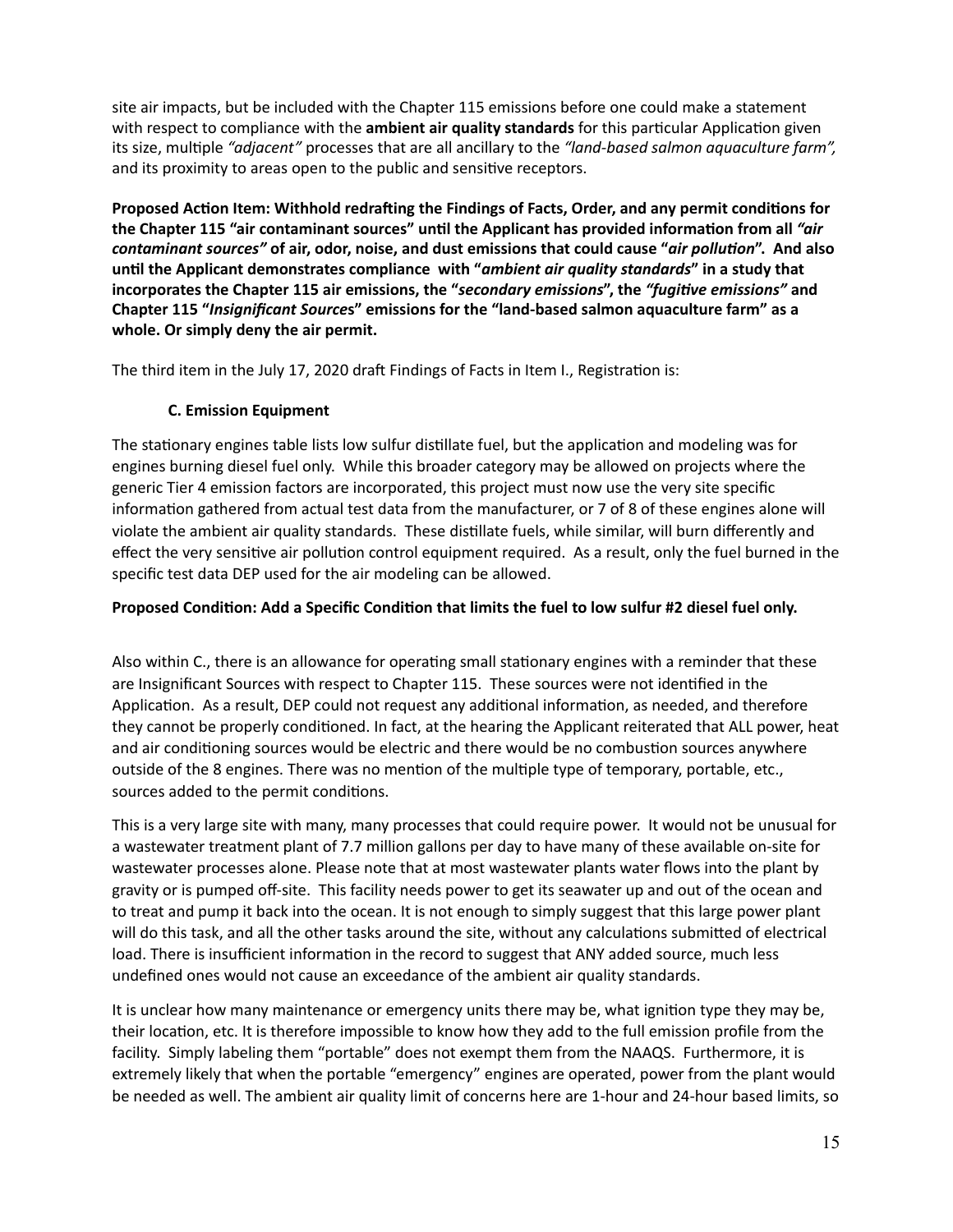any ambient air quality compliance demonstration must assume all of these engines are operating simultaneously and at 100% power, unless the Application notes otherwise. It is not sufficient to simply add a disclaimer line that says "However, they are still subject to applicable State and Federal regulations." without requiring the facility to include these in its facility-wide ambient air quality emissions assessment.

Proposed Action Item: Remove all small stationary engines and all portable engines from this Chapter **115 license unless the Applicant provides specific informa2on on the engines proposed, demonstrates**  what, where, and how many can operate with all of the other sources operating on-site as well via a compliance demonstration, and then properly condition these sources to match the compliance demonstration. Or simply deny the air permit.

The fourth item in the July 17, 2020 draft Findings of Facts in Item I., Registration is:

#### **D. Definitions**

Proposed Action Item: Remove the definition of "Distillate Fuel" in the Findings of Facts as it is **not part of the record, or defined in 06-096 C.M.R. Chapter 100, in 38 M.R.S. Chapter 4, or by EPA with respect to this Application.** 

Proposed Action Item: Remove the definition of "Portable or Non-Road Engine" in the Findings **of Facts as it is not part of the record, or defined in 06-096 C.M.R. Chapter 100 or in 38 M.R.S. Chapter 4, or by EPA with respect to this Application.** 

**Proposed Action Item: Add the definitions of Title 38, Chapter 4, is: PROTECTION AND IMPROVEMENT OF AIR 582 for 1. Air contaminants, 2. Air contamination source, 3. Air** pollution, 7. Emission, 7-A. Emission source, and 7-C-1. Fugitive emissions.

Proposed Action Item: Add the definitions of 06-096 C.M.R. Chapter 100 for 137. Potential to **emit, 152. Secondary emissions, and 72. Insignificant Activities.** 

Proposed Action Item: Add the definitions of Major Sources, True Minor Sources, and Synthetics Minor sources per EPA. https://www.epa.gov/sites/production/files/2015-07/ **documents/lowmarch.pdf** 

The fifth item in the July 17, 2020 draft Findings of Facts in Item I., Registration is:

#### **E. Applicable Classification**

In the second paragraph is states:

*A new source is considered a major or minor source based on whether total licensed annual emissions exceed the "Significant Emissions" levels as defined in the Department of*  Environmental Protection's (Department) Definitions Regulation, 06-096 Code of Maine Rules *(C.M.R.) ch. 100.* 

This statement needs some modification, as there are actually three general source types per EPA (**haps://www.epa.gov/sites/produc2on/files/2015-07/documents/lowmarch.pdf**):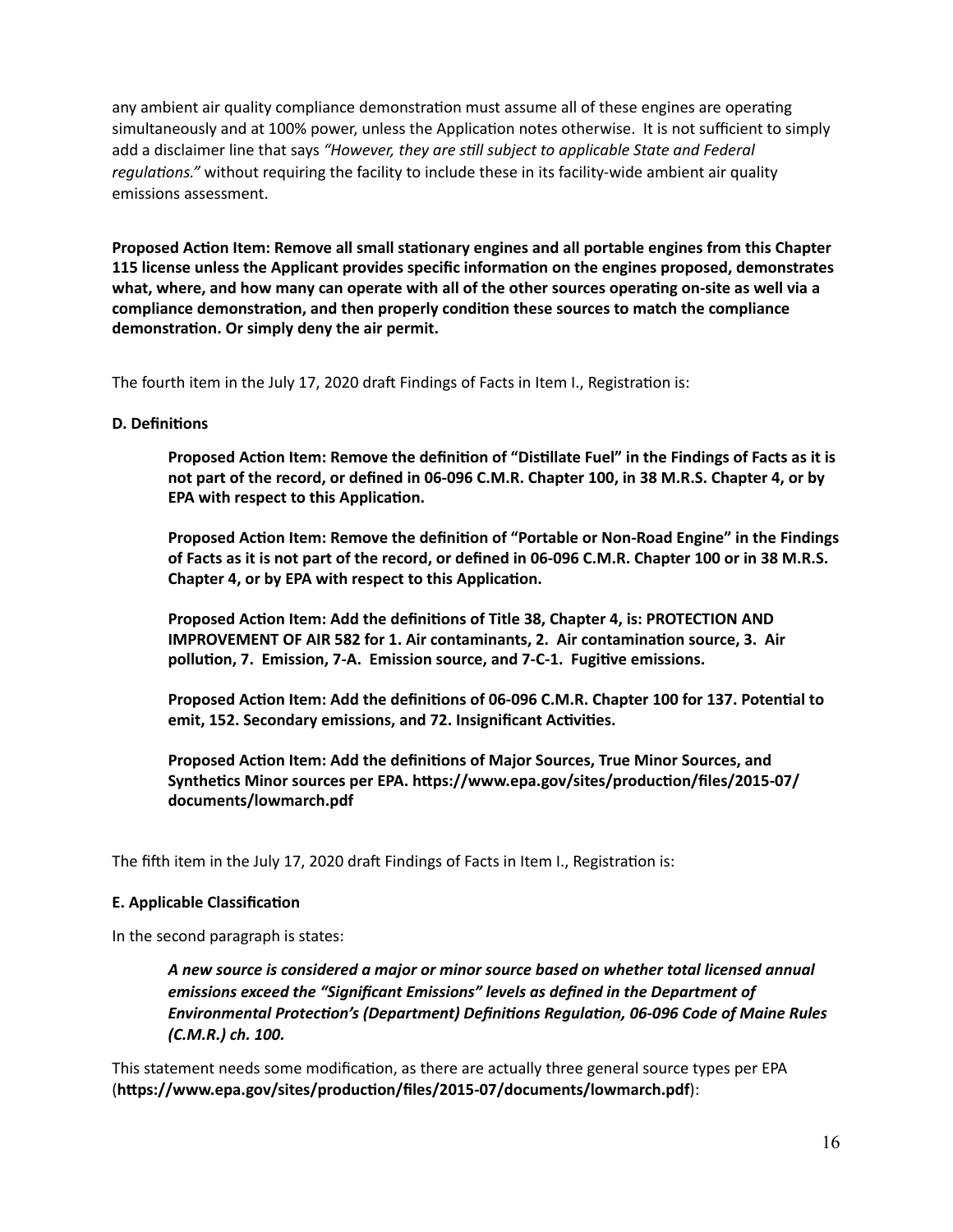(1) Major sources - those that actually emit major amounts of air pollutants, or have the potential to do so;

(2) "True minor" (also called "natural minor") sources - those that do not have the physical or operational capacity to emit major amounts (even if the source owner and regulatory agency disregard any enforceable limitations); and

(3) "Synthetic minor" sources - those that have the physical and operational capability to emit major amounts, but are not considered major sources because the owner or operator has accepted an enforceable limitation.

The peak-shaving power plant is actually a "synthetic minor" source, not a "true" or "natural minor" source. This distinction was discussed in the pre-filed testimony and at the hearing. This is a very important distinction, as (1) it acknowledges that any limitation must be enforceable throughout the life of the facility as proposed, and (2) it must be a practical method to limit emissions. The draft Order or Conditions do not ensure this requirement.

Proposed Action Item: Add this discussion to the Findings of Facts and require a Compliance Demonstration consistent with the major source emission rates on a short-term basis. Or simply deny **the air permit.** 

#### **F. Timeliness of the Proceedings**

In the fifth paragraph is states:

*During a pre-hearing conference on November 7, 2019, the Board heard oral arguments from*  the applicant and intervenors about adding the air emission license application as a public *hearing topic. Intervenors made this request due to concerns over potential impacts of air emissions from the proposed facility and associated construction activities that had been* raised by an intervenor's ambient air dispersion modeling results purporting to show emissions *from the project causing ambient pollutant concentrations greater than national ambient air quality standards (NAAQS). Department staff could not confirm the validity of the intervenor's modeling results, however, as neither the modeling inputs nor the protocol explaining the modeling methods were available for Department staff review. Because the proposed project emissions did not exceed thresholds for mandatory modeling under Chapter 115, the Department had not previously performed modeling for this project, nor had it required the*  applicant to perform modeling as part of the air emission license application. After hearing *oral arguments and consul;ng with Department staff, the Board voted to add the air emission license application as a public hearing topic, limiting the scope of the air emissions hearing topic to licensing criteria set forth in Chapter 115.* 

This paragraph needs some significant revisions to adequately portray the conference. The revisions needed are summarized in the bullets below. After the bullet there is a general summation of the rationale and need for these edits.

(1) The Intervenors did not request that the air application be part of the hearing process, but that the topic of air quality be included as a hearing topic. The specific argument was that all aspects of air quality that may affect health and welfare were interrelated.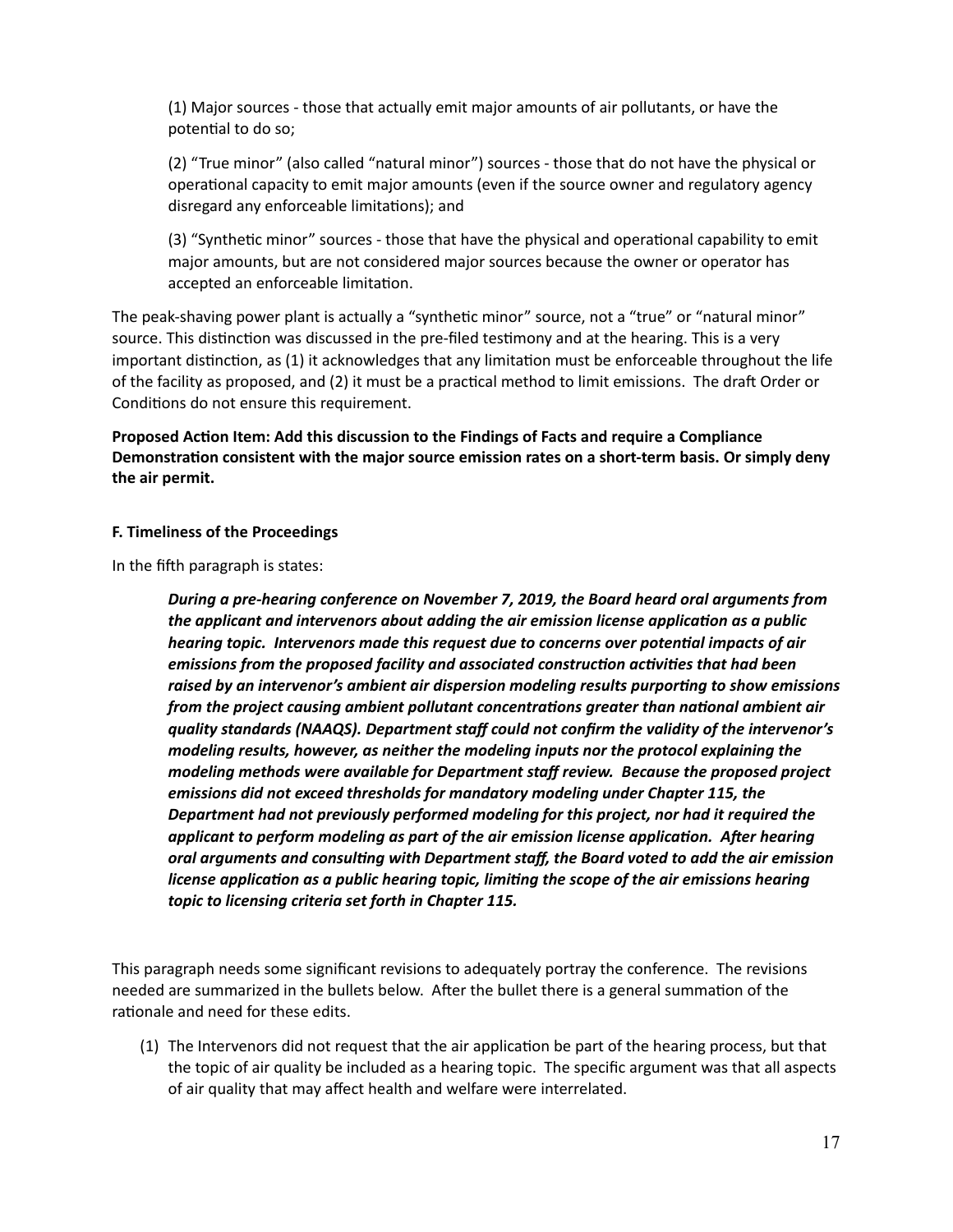- (2) The Department could have easily confirmed the Intervenors' modeling with the information provided, but chose not to confirm the validity of the Intervenors' modeling, and instead made a new data information request of the applicant for information that was already available and had already been used by the Intervenors for the dispersion modeling from the plans in the record.
- (3) At the hearing, and based upon the transcript created, it was the Intervenors understanding that the topic of air quality, based upon the Intervenors' submission of potential ambient air quality exceedances, was to be added to the hearing process. In no way, shape, or form, was the goal to get a hearing topic for just operation of 8 engines for an ancillary utility plant, across this massive site.

Again, it is about what is missing as much as it is about what is in the Findings of Facts and Application information. This decision to restrict the hearing discussion to the Chapter 115 source meant that it was impossible to discuss the specifics of the land-based aquafarm air emissions at the hearing. Of course hearing topics and other required non-hearing topics must still be considered together for ambient air compliance, but for some reason, this decision to restrict the hearing topic to the 8 engines has transformed into a discussion of all that is required for air quality compliance. The omissions identified above should be incorporated into the Findings of Facts.

In the sixth paragraph is states:

*On November 8, 2019, Department staff requested the applicant provide equipment specifica;ons and site-specific inputs for the Department to conduct modeling. Upon receipt*  of the requested information, Department staff conducted ambient air dispersion modeling for *the project in accordance with all applicable BAQ and the United States Environmental Protection Agency (EPA) requirements. The results from the Department's modeling were entered into the record on December 19, 2019.* 

Clearly, based upon the fact the DEP had to model again, the Applicant did not provide the proper response to the information request, or DEP would not have had to remodel again after the hearing. This further example of incomplete data responses by the Applicant should be noted in the Findings of Fact.

*During the public hearing, specific information relating to building profiles and fence lines for the project was presented by the applicant that conflicted with information the Department had earlier received from the applicant and used as modeling inputs. Department staff therefore requested that the Board keep the hearing record open so that Department staff*  could perform additional modeling using updated information. After the public hearing, the *Board closed the record on February 18, 2020, on all but four specific topics, one of which was ambient air dispersion modeling. Department staff performed a second modeling analysis*  using updated information and submitted results into the record on March 13, 2020. Parties *were subsequently provided opportunity to submit comments on the updated modeling.* 

During the pre-filed and oral testimony, the Intervenors discussed the deficiencies in the Application with respect to other concerns that needed to be considered along with this source as part of any air quality Application process.

(1) There was NO analysis of the potential exposure from dust from this facility as a whole and its potential exceedances of the ambient air quality standards.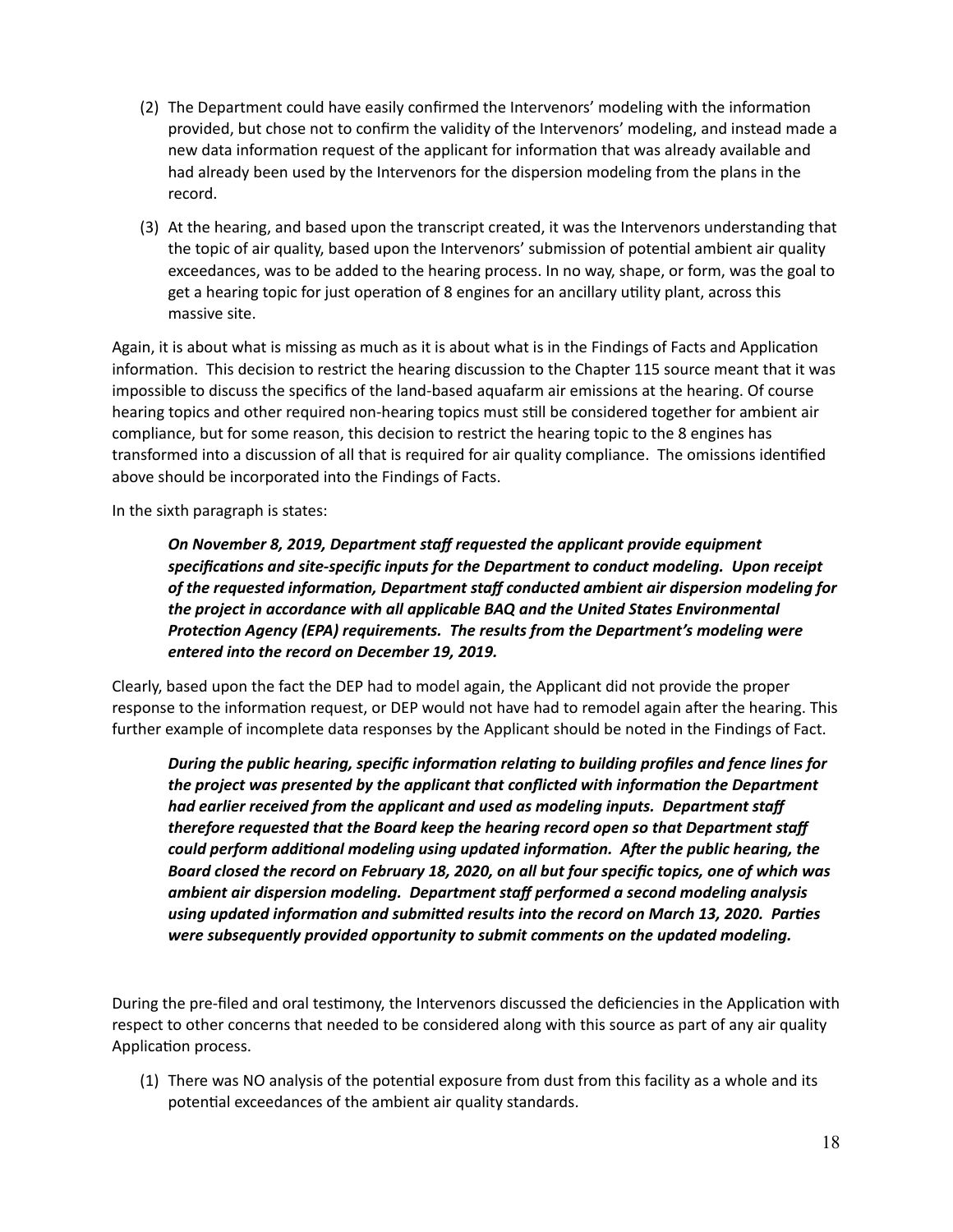- (2) There was NO discussion of how these 8 engines' air emissions would combine with construction air emissions.
- (3) There was NO discussion about how the 8 engines' air emissions would be impacted if Phase 2 was never developed.
- (4) There was NO discussion about how secondary emissions would combine with the 8 engines' air emissions and affect overall air quality in the residential and protected hiking area near the site.
- (5) There was NO discussion about how portable, temporary, or smaller but not insignificant (from an emissions standpoint, not a major/minor source classification), would combine with the 8 engines' air emissions and affect overall air quality in the residential and protected hiking area near the site.

It seemed like at this juncture it was an excellent opportunity for the Applicant to request a delay to provide this missing information. They did not, so the record was only kept open for a revision to the air dispersion modeling. When the Intervenors requested a meeting to discuss what may, or may not be in the dispersion modeling exercise, based upon concerns raised during the testimony, it was denied. This information should be noted in the Findings of Fact.

Furthermore, a revision of the dispersion model with engine emission factors that were not in the record, or formally recommended by the Applicant as representative for this project, was made to the record. This change opens a whole new "can of worms" with respect to site-specific conditions associated with very specific assumptions after testimony concluded. While the Intervenors applauded DEP for doing the work that is the responsibility of the Applicant, it seems that changing the air emission rates and philosophy with respect to conservatism in those estimates, after the hearing and opportunity for testimony is completed, does not satisfy due process.

In the last paragraph it states:

## *On May 20, 2020, the Board held a deliberative session with Department staff to review* project applications and discuss evidence in the record.

At no time during that deliberative session was there any indication that the air quality concerns still outstanding, such as mobile sources, other construction sources that may apply for their own permits, etc. were addressed. In fact, these items were tabled for the next deliberation session immediately following the air permit discussion, but were never discussed again that day. There were no other formal deliberative sessions. Based upon the draft Findings of Facts and the draft conditions, they were not addressed directly, but appear to have been skirted instead. This information relative to the air permit application deliberation process should be added to the Findings of Facts.

## Proposed Action Item: Add this discussion to the Findings of Facts and require a Compliance **Demonstration for each of the five bullets above. Or simply deny the air permit.**

#### **G. Analysis of Evidence and Issues Raised by Parties**

In paragraph 1 it states:

*The relevant statutory and regulatory criteria for review of the Nordic air emission license*  application are Protection and Improvement of Air, 38 M.R.S. §§ 581-610-D, and Department regulations adopted pursuant to the above laws, including Chapter 115.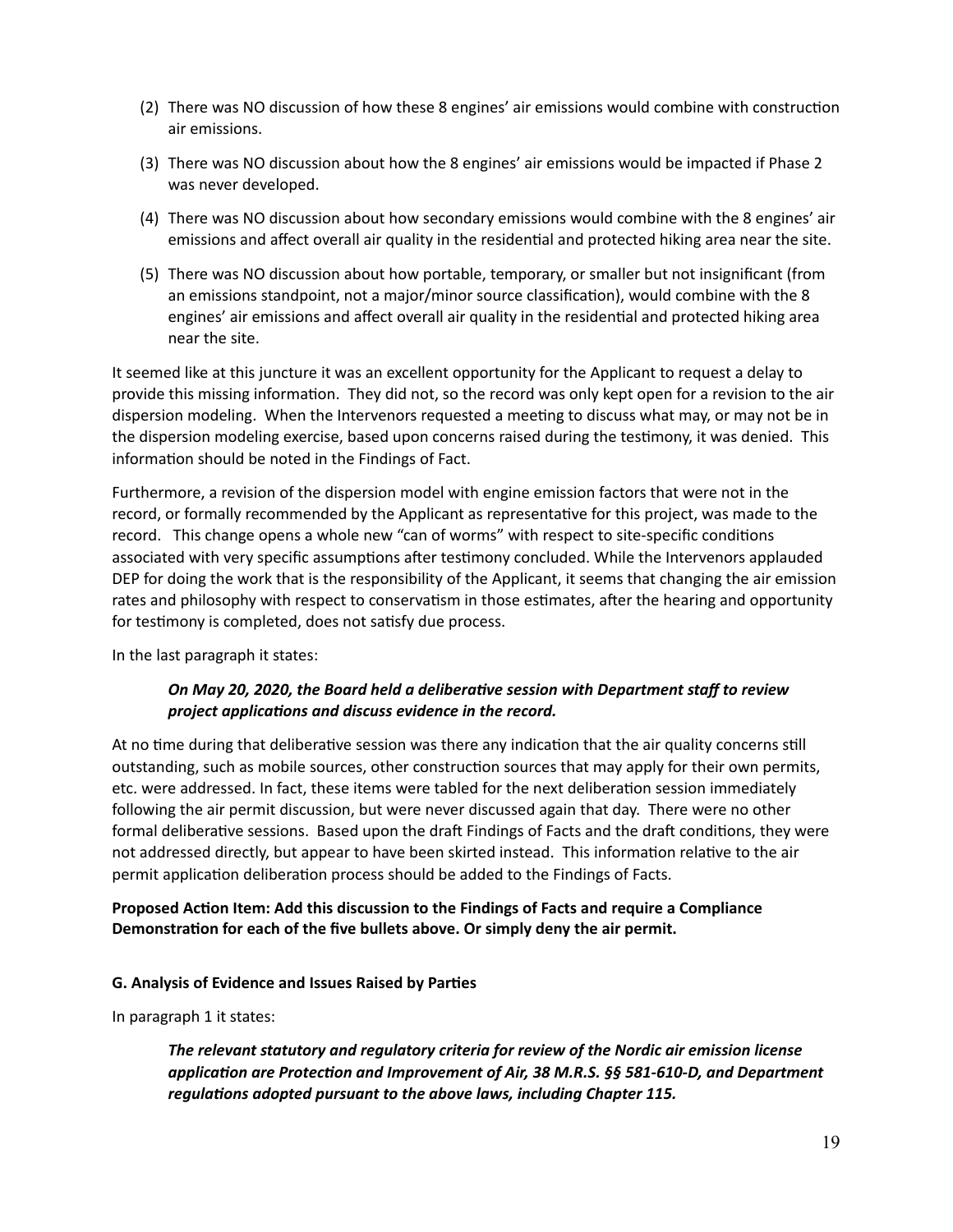Please note that the referenced relevant sections include all of the definitions and sections quoted above in these comments. Furthermore, it is the obligation of the DEP to consider EPA rules and regulations and compliance with the Federal Clean Air Act, and to consider any potential conflicts with local laws or rules that may not properly protect the citizens of Maine with respect to the requirements in 38 M.R.S. Chapter 4.

In Item 1. Air Dispersion Modeling, it states:

*In pre-filed testimony, in person at the hearing, and in other submissions, Upstream Watch asserted that emissions from alternative operating scenarios for the generators (e.g., startup/* shutdown events), emissions from mobile sources (exhaust from construction equipment), and emissions from fugitive sources related to the construction, operations, and maintenance of *the facility had not been adequately represented in the modeling conducted by Department staff. (See Section III below for a summary of the Department's modeling efforts and results.) The Board finds that the Department staff's model was correctly done, and the inclusion of these other sources was not required or warranted for the following reasons:* 

*(1)* The Department was conservative in its approach to evaluating potential ambient air quality impacts from the proposed facility by modeling all seven generators operating at *maximum load for 24 hours per day and 365 days per year. This scenario over-predicts the* 

*likely short-term emission rates and long-term ambient air quality impacts from the*  generators, even after consideration of different operating loads and startup/shutdown *events.* 

- *a.* As engine emissions are a function of the amount of fuel fired, engines operating *at lower loads would consume less fuel and result in lower emissions.*
- *b. Each generator will be installed as an independent unit with its own stack*  designed for its range of flow conditions. Therefore, the temperatures and flows *of one generator's exhaust emissions would not be affected by the emissions, or lack thereof, from another unit.*
- *c. The engines will be subject to an annual fuel limit of 900,000 gallons per year,*  equivalent to combined operating time for all engines of approximately 900 hours *per year running at 100% capacity. This equates to the units running for slightly over 10% of the time. In the Department's modeling analysis, however, seven of the eight engines were assumed to be operating 100% of the time.*
- (2) The Department obtained information on exhaust flows and temperatures directly from *the proposed engine manufacturer. This data was used in the second ambient air dispersion modeling run by Department staff and the Board finds that it is more accurate than values originally included.*
- (3) Mobile sources used during the construction phase are considered intermittent, temporary *sources and have not historically been included by the Department in either ambient air quality demonstra;ons or air emission licenses for minor sources. Chapter 115, Appendix*  B – Insignificant Activities, Section A - Categorically Exempt, Item 114 exempts "Temporary *air emission related activities which are granted approval from the Department." Consistent with its longstanding prac;ce for minor sources, the Department did not consider mobile sources in the modeling for this project due to their intermittent,*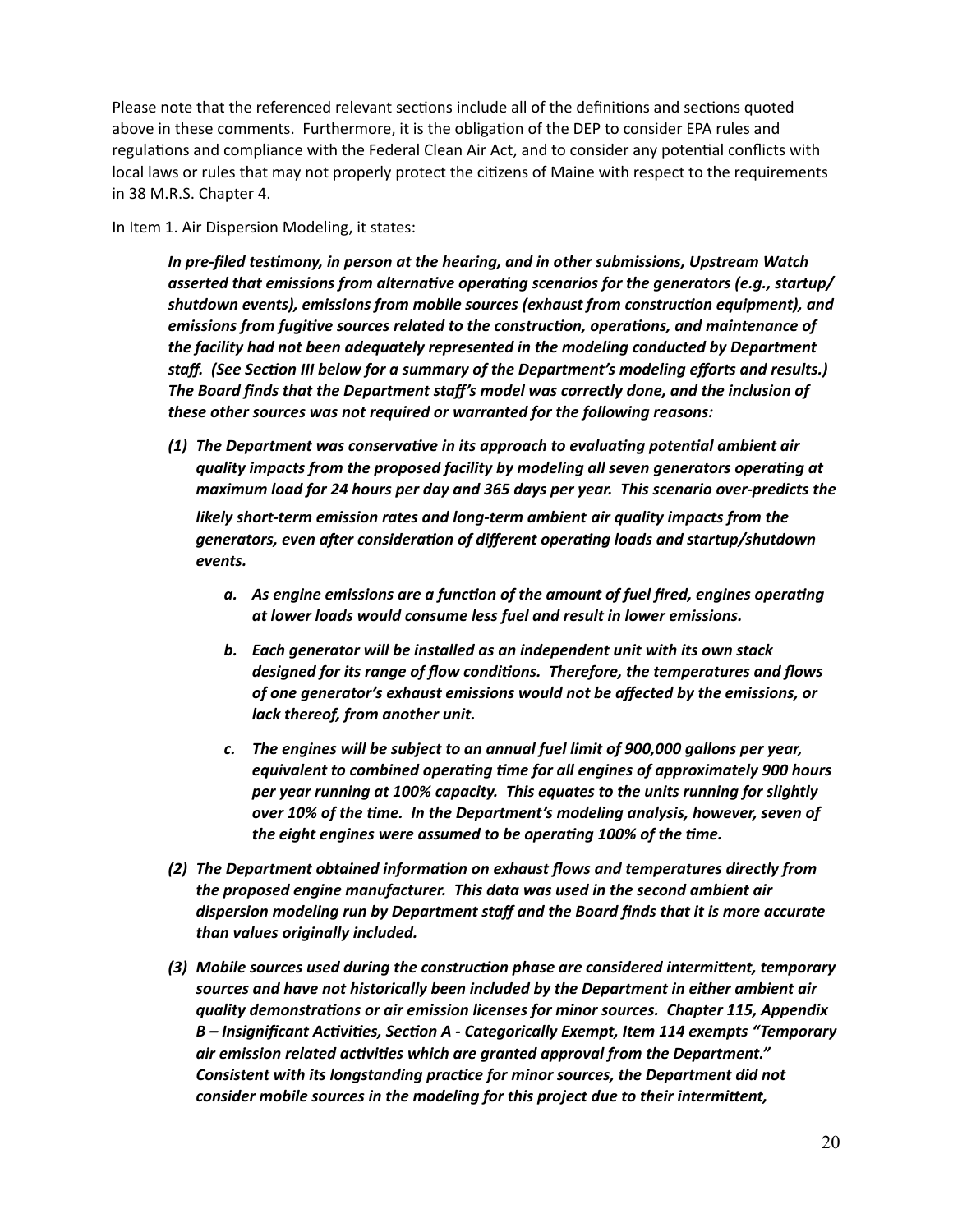*temporary operation. These activities are addressed by the Board in its consideration of* the application for a Site Location of Development Act (Site Law) permit pursuant to the *Board's authority set forth in Chapter 375 of the Board's rules, No Adverse Environmental*  **Effect Standard of Site Location Law, 06-096 C.M.R. ch. 375.** 

*(4) The sources that produce fugitive dust (such as roads and stockpiles) are easily identified,* but their emissions are not readily quantifiable. Every Chapter 115 air emission license *issued addresses fugitive dust in a Standard Condition requiring the licensee to establish* and maintain a continuing program of best management practices for suppression of *fugitive particulate matter during any period of construction, reconstruction, or operation which may result in fugitive dust.* 

In the actual draft BEP document these bullets were proposed without numbers. They are changed herein so they can be readily referenced and addressed one at a time. Please note there are a few general comments to the general statements made in the introduction to the bullets and the conclusion.

- (1) **First paragraph:** The Intervenor's concur with the statement that the modeling was done correctly, but the modeling is only as relevant as the inputs provided by the Applicant.
- (2) **First paragraph:** The Intervenors acknowledge that the goal is not to consider EVERY possible scenario, but that does not mean one scenario is sufficient to represent the reasonable worst case for this particular facility with so many moving parts.
- (3) **Bullet 1:** The Intervenors request that this statement be clarified. This statement mixes emission rates and ambient impacts into each sentence. While operating at the maximum potential-toemit is not only required, it is what is used to size the exhaust equipment. Loading is how much comes out at any one time and ambient impact is what affects the area. These two items are interrelated but not directly proportional. The loading for evaluating short-term concerns is the same as if the facility is a major source of air pollution. It is not over-predicted and that leads to one of the primary deficiencies in the air permitting approach to date. It is not conservative for just these 8 engines, and it is definitely not conservative for the facility as a whole. The consideration of start-up and shut down was discussed as minimal in time and limited to about  $\frac{1}{2}$  hour per event, but  $\frac{1}{2}$  an hour can be significant for averaging times of 1-hour and 24-hours. There is the potential for many start-ups and shut-downs as the facility is proposed to provide "peak-shaving", which by definition only operates for the period of a day where power grid demand is at its highest, which can happen a few times in a single day.
- (1) **Sub-bullet 1a:** These engines are using very engine-specific emission rates now. The general trend will be lower overall emission loading with lower fuel, but not necessarily lower off-site emissions as the dispersion parameters change with the varying exhaust flow through the fixed stack diameter.
- (2) **Sub-bullet 1b:** While this statement would be clearly applicable for truly independent sources, the drawings show these stacks grouped together in sets of two. It is unclear how these grouped stacks will interact with themselves and the enclosure shown as an outline on the revised plans, but not defined. There is insufficient information presented to confirm or deny this statement.
- (3) **Sub-bullet 1c**: Yes, this is true the engines will only operate for 10% of the time, but the times for peak shaving typically correspond with the worst dispersion times of the year, so this annual restriction has little effect on hourly or daily air emission impact potential.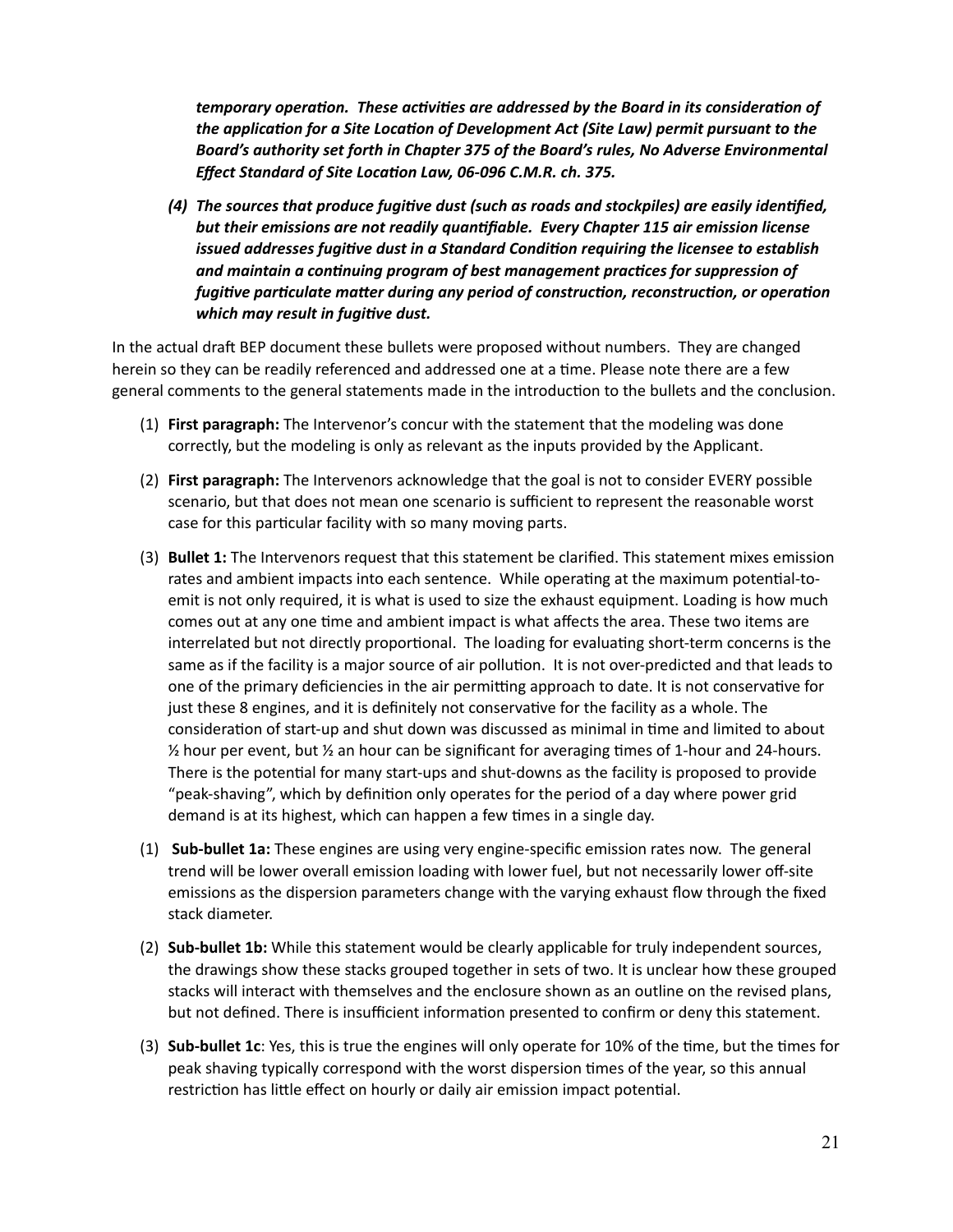- (4) **Bullet 2:** This engine data change is actually a step backwards in conservatism. While it may be more representative of these exact engines operated in optimal or reasonable conditions at a time of testing, this change no longer covers all types of distillate fuel and all types of operating scenarios. This change is actually countering the claim made in the opening paragraph.
- (5) **Bullet 3:** This bullet is a major concern. The temporary or intermittent nature of mobile sources during construction phases has nothing to do with whether they need to be considered as part of an ambient air quality assessment in all cases. Using the EPA's definition in 45 Federal Register 52676, temporary emissions "...generally would last no more than two years at one location..." Considering the applicant's construction schedule, it is unclear how any of the construction sources could be considered temporary when they are expected to last several years for each phase. While the Department can and should argue that for a small facility, or even for a larger facility that may have higher stacks and/or more land buffer (so that it is not going to add emissions that are very close to, up to, or potentially over, the allowable ambient air quality levels), that "insignificant activities" for determining source classification should also be insignificant for ambient air quality compliance. This bullet essentially says there is no threshold of concern, and that if this facility were to emit 10 times, 100 times, or 1,000 times the expected temporary emissions (whatever they may be), then temporary emissions would always be exempt. The allowable amount is related to the potential temporary emissions, and the remaining incremental amount available after the power plant has been considered. There is a significant difference between what works most of the time, and therefore has been the dominant and reasonable historical trend, and what is absolutely necessary some fraction of the time. The facility is the perfect storm of millions of cubic feet of inadequate soils that must be removed, short stacks required for FAA and local zoning, a facility that has processes right up to the allowable edge of the property's required buffers, and a massive energy loading for all its activities. It is the exception and not the norm. Many would consider a site that needs to examine air emissions to this level unsuitable, but it is a proponent's prerogative to develop a plan to make unsuitable conditions suitable, but they cannot ignore them based upon the required Order.
- (6) **Bullet 4**: This bullet is categorically false. Not only is there an EPA database of sources of fugitive emissions (AP-42), there are many studies that have been done with data available as Mr. Lannan testified specifically on projects where fugitive dust was a concern for human health and welfare. While some of the AP-42 data has been overly-conservative over the years, it has been updated with better data over time. Even if some of the remaining data has less than an "A" rating it does not mean that it cannot be used for a conservative analysis in a "readily quantifiable" manner. And of course, AP-42 is just one resource, there are many other resources available that can be used to "readily quantify" respirable dust emissions. Please note, again, per the testimony that there is a difference between respirable dust and fugitive dust. Fugitive dust is defined by the State of Maine as TSP or total suspended particulate. If it gets airborne it is TSP. BMPs are good for lowering TSP, but it does not ensure compliance with ambient air quality standards. Conversely, respirable dust has size limitations. One of the respirable fraction of concern for this project is the NAAQS ceiling limit of 150 ug/m3 for PM10 average over 24 hours. This ceiling limit cannot be exceeded more than once per year over a three year period. So essentially, on the fourth day of an exceedance anytime in three years, the facility will be in violation of EPA's NAAQS and DEP's ambient air quality standard, which has adopted the NAAQS as the state ambient air quality limits. The reason why there is an EPA database, other databases and studies to reference, is because it is a requirement for large facilities that display this type of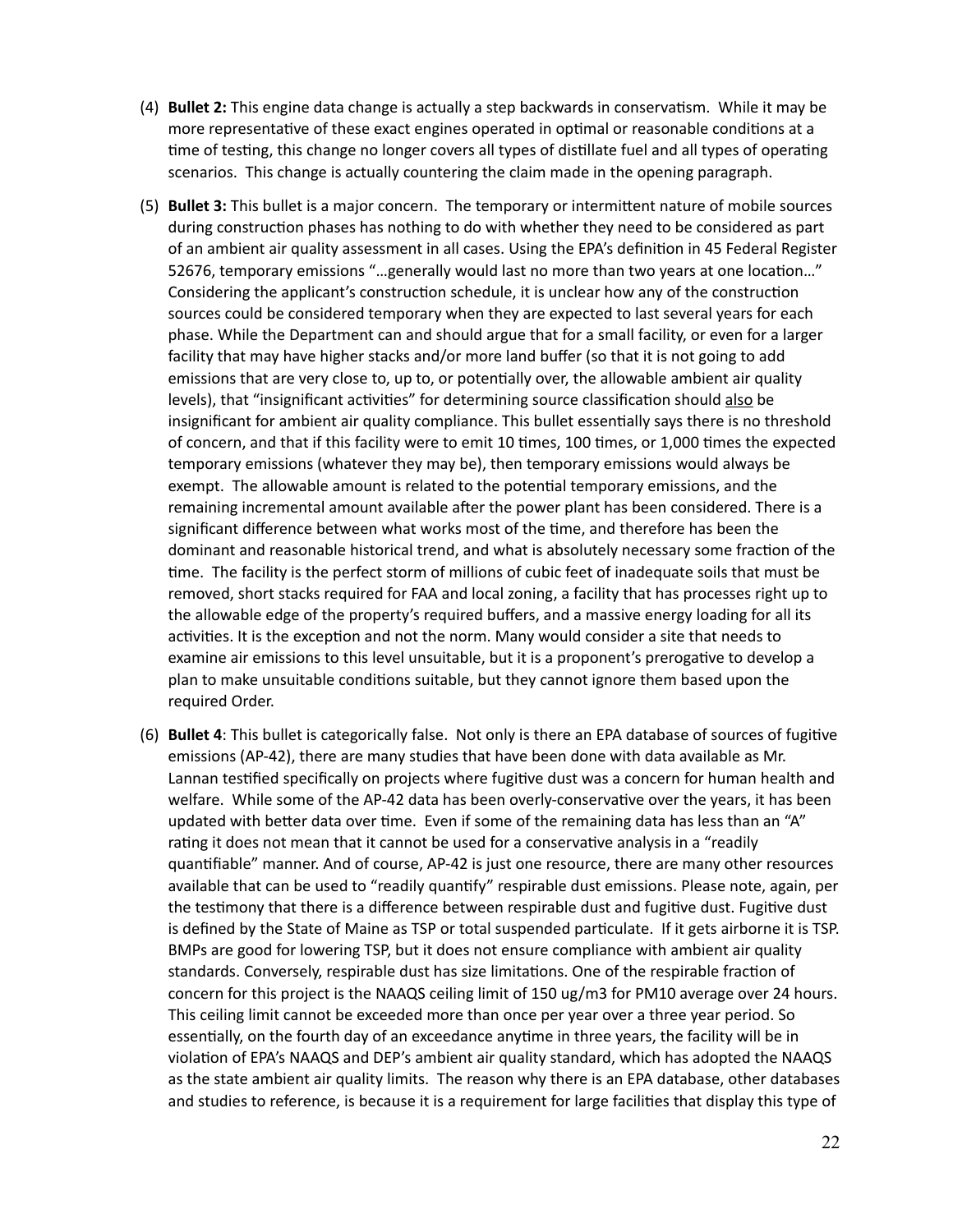potential. It is not sufficient to simply have a dust BMP, or decide that Tier II engines are all that should be employed during construction to do the best they can, as Tier IV engines are very expensive, as discussed during deliberations. The Tier classification is just one piece of the puzzle with respect to on-road and non-road vehicle and equipment emissions. It all comes down to the planned equipment, usage factors, proximity to receptors and the sheer volume of material to be removed and replaced. The only way to understand the potential implications of the construction process is to model it, and THEN, and only then, could DEP consider projectspecific conditions or the construction operational limitations that will be necessary to ensure consistent compliance with the ambient air quality limits locally. Based upon the record, the original schedule proposed has not been altered to account for the massive unsuitable soils issue that materialized after the applications were filed. As a result, a serious excavation project with many, many pieces of on-road and non-road vehicles and construction equipment operating cocurrently can only be assumed. The third bullet in the Order (discussed in more detail below) simply cannot be satisfied without this analyses and the proper resulting conditions. This concern should be added to the Findings of Facts.

In Item 2 Noise and Odor, it states:

# Prior to the public hearing, the intervenors questioned whether noise and odor impacts would be considered during the evaluation of Nordic's Chapter 115 air emission license application. *Chapter 115 has no provisions or requirements for regulating noise or odor. While this air emission license does not address either noise or odor, those issues may be considered by the*  Board in its analysis of the Site Law permit application.

The initial request from the Intervenors was for all air related activities to be included as a hearing topic. The second request was that they all be considered together. While Chapter 115 does not formally discuss noise or odor, they are potential conditions of air pollution. Furthermore the facility has discussed the potential for odor control units and therefore "Odor Control" is not insignificant per Appendix B in Chapter 115. There is an exemption that bundles water and wastewater together, but it does not specifically exempt wastewater, solid waste, water and wastewater residuals and sludge for vapor phase odor control. The Applicant's testimony, the Intervenors' testimony, and deliberations discussed the need for odor control. (Please note that there is an exemption in Appendix B for "taste and odor" control but this is obvious and common terminology for employing water treatment additives in the liquid stream that address potable taste and odor concerns, not odor control for "air contaminant emission" units.) The odor emissions from vents and exhaust from odor control units are not exempt from permitting or conditioning, but since no equipment, exhaust, vent type or location information was provided for these sources, it is not possible to condition these sources appropriately. This concern should be added to the Findings of Fact.

Suggesting that nuisance air, odor, noise, and dust conditioning will be handled under site law creates a "chicken and egg" problem. Site law must determine whether the potential emissions as conditioned will create an unsuitable or adverse site condition. There are really only two ways to properly condition this facility for odor, noise, dust vibration, and other nuisances:

(1) The specific nuisance emission information could have been provided in the air quality application process first, and then the conditioned air emission units from the facility could be examined for overall adverse impact as part of the SLODA process.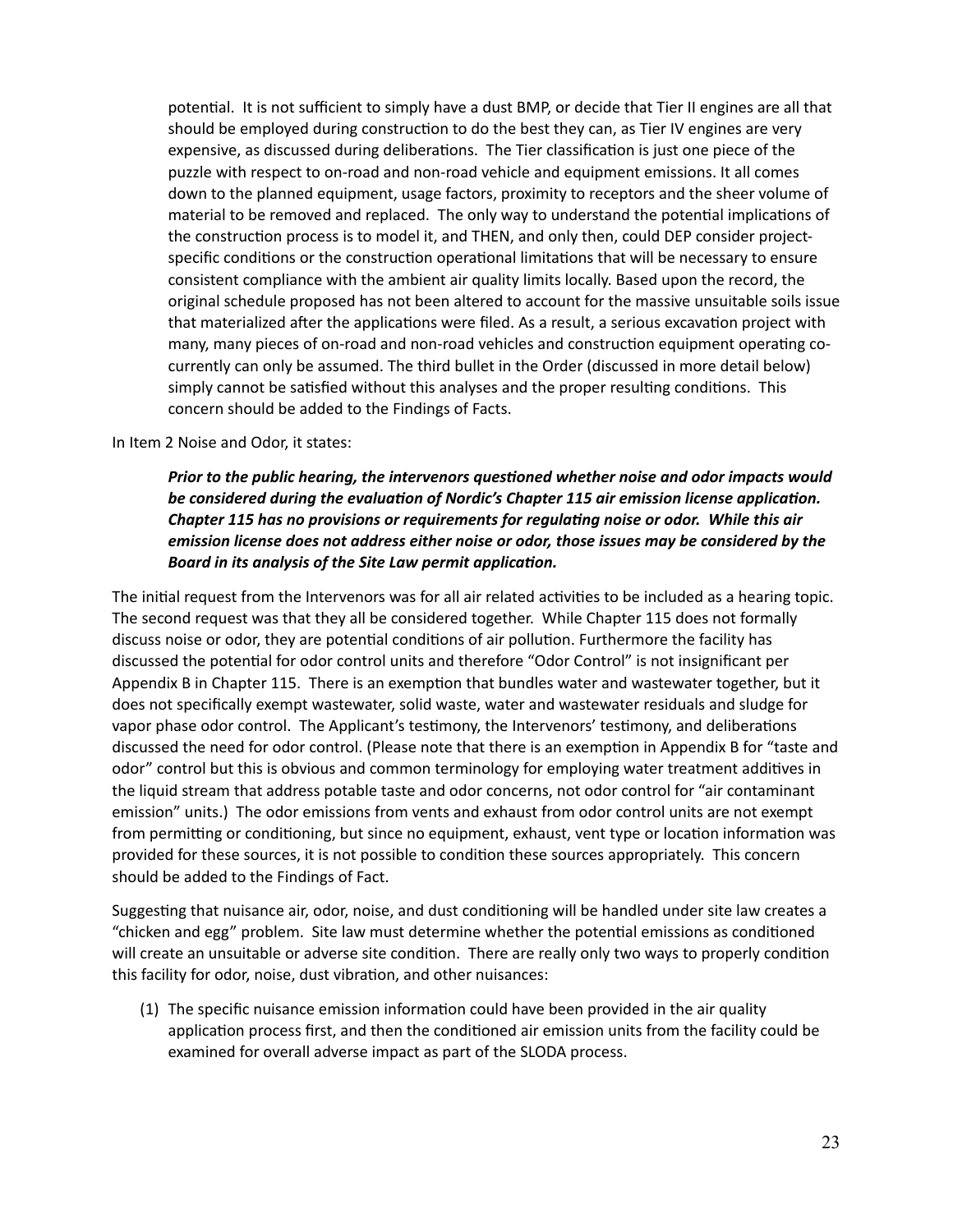(2) The second way is if these two draft permits were issued in tandem, so that one could comment on the information in one versus the other simultaneously, and the potential for air pollution could be qualified in a nested discussion.

It is not possible to properly examine the potential for air pollution for either permit properly with a staggered comment approach, unless of course there is no desire to address comments provided.

#### 3. Portable Concrete Batch Plant

*Intervenors asserted that a portable concrete batch plant may be sited at the proposed project location during construction and its emissions should be addressed in Nordic's air emission license. Such a concrete batch plant would be required to be licensed by the batch plant owner/operator independently of the Nordic license, via either a Chapter 115 air emission license or a Chapter 164 general permit. The licensing of any portable concrete batch plant at Nordic's facility would generally be the responsibility of the batch plant owner/operator and is*  therefore not required to be a part of Nordic's air emission license application.

The Applicant first discussed the possibility of portable concrete and cement batch plants as an option to address the vast number of truck trips planned for the site. It was asserted by the applicant that fewer truck trips would mean less traffic and less air pollution. Once again, this comment is only applicable in a vacuum because any addition of either of these types of facilities would drastically change the potential air emissions from the construction operations on-site, whether there is a separate air permit application, a permit-by-rule, or there is a modification to this Chapter 115.

**The reason why it seems insignificant if the facility gets a separate air permit is the exact reason why all sources on the site must be examined together** now, as part of this application process. With no current baseline for air emissions, it is not possible now or later to determine whether additional emissions from a future concrete or batch plant would be significant enough to cause an exceedance of the ambient air quality standards. DEP cannot possibly determine the potential for adverse emissions simply by the fugitive dust best management practices requirement.

In Item 5 (please note that there is no Item 4 in the draft document) it states:

## *5. Wastewater Treatment plant, fish Processing, and HVAC System*

In its post-hearing brief, Northport argued that in addition to mobile sources and the concrete *batch plant, the license should address air emissions from the wastewater treatment plant, the fish processing facility, and the HVAC system for the facility. The Board finds that any poten;al emissions from those components of Nordic's facility are not required to be addressed in an air emission license.* 

While the potential for a concrete batch plant discussion was raised by the Applicant well after the application was submitted, the requirement for the addition of "secondary sources" (which include mobile sources), has been argued as far back as prior to the selection of the BEP formal hearing topics. As stated in 38 M.R.S. section 590, Item 2 which is repeated in the draft Fact of Findings and draft conditions, as the traditional air license order:

# *2. …The department shall grant the license and may impose appropriate and reasonable conditions as necessary to secure compliance with ambient air quality standards if the department finds that the proposed emission will:*

A. Receive the best practical treatment;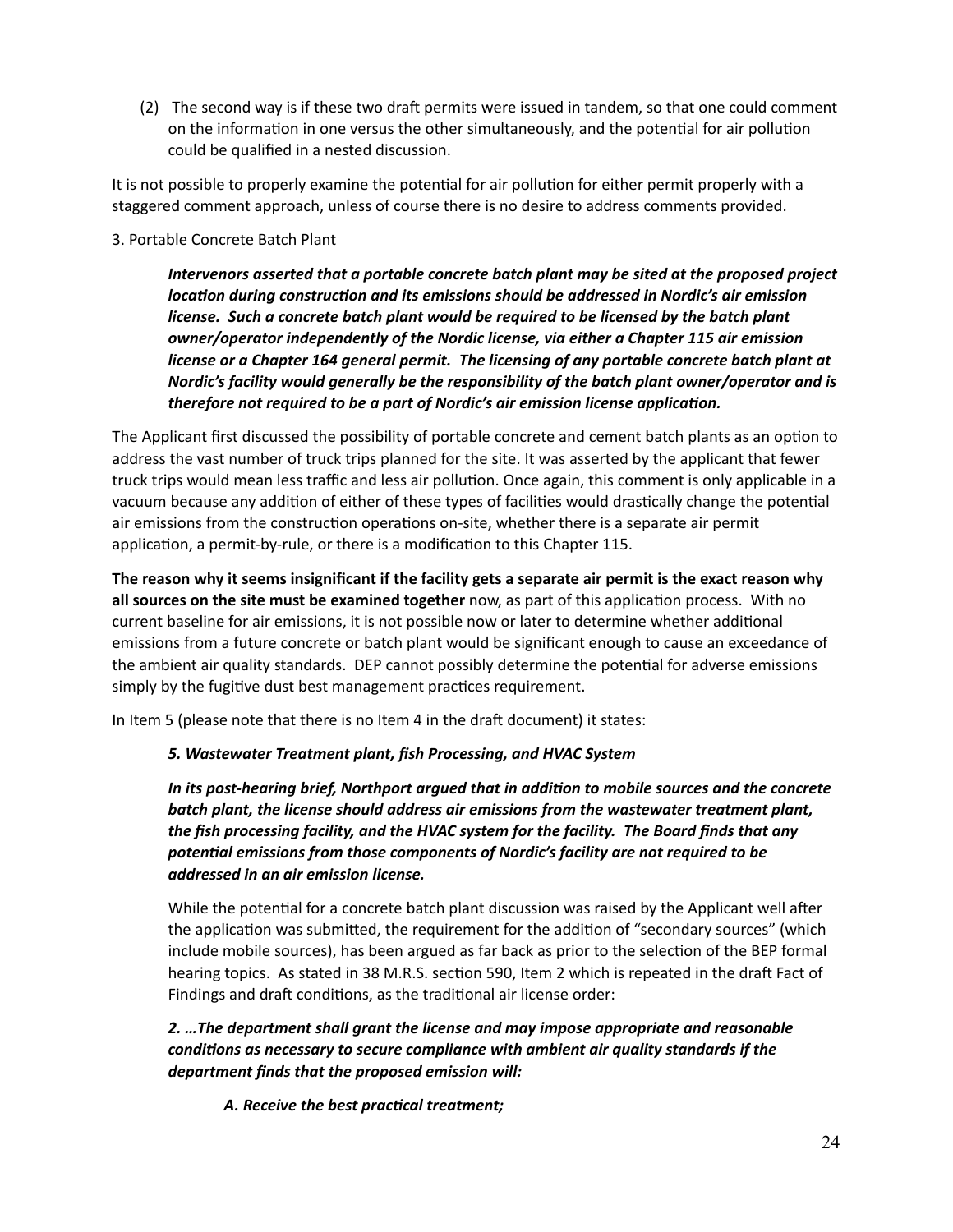*B. Not violate or be controlled so as not to violate applicable emission standards; and* 

# *C. Either alone or in conjunction with existing emissions, not violate or be controlled so as not to violate applicable ambient air quality standards.*

It is simply impossible to "*impose appropriate and reasonable conditions as necessary to secure compliance with ambient air quality standards* on a facility if there is a strong potential that the "synthetic minor source" restrictions will result in the permitted source consuming most or nearly all of the allowable emissions for the area. One cannot consider the potential compliance with the third bullet without including other emissions that will be existing at the time of construction operation, operation, or maintenance. To do so would be to suggest that items labelled "insignificant" for source classification make their actual emissions "insignificant" to public health.

It is important to remember the purpose of the "Insignificant Source" classification. This type of classification was developed many years ago by EPA as a method for states to more quickly and more easily classify new or modified potential sources of air pollution with respect to major or minor source classification, and ultimately how a proposed project would fit into the SIP. It was never an attempt by EPA to eliminate potential compliance with the ambient air quality standards for all sources at a facility. In fact EPA still has a document available on its website that explains this concern. It was referenced before with the three types of source classifications. It is still referenced as part of the New Source Review Process on the EPA website, as the purpose is still valid, as well as the limitations. This discussion has its own section later on, as there are a number of lengthy references to the document included.

Proposed Action Item: Add this discussion to the Findings of Facts and require a Compliance Demonstration so that it is clear that the facility complies with the draft order and 38 M.R.S. section **590, Item 2. Or simply deny the air permit.** 

## **H. Facility Classification**

*With the annual fuel use limit on the engines, the Board has reviewed and is licensing the facility as follows:* 

- As a synthetic minor source of air emissions, because Nordic is subject to license restrictions that keep facility emissions below major source thresholds for criteria pollutants set forth in Definitions Regulation, 06-096 C.M.R. ch. 100; and
- *As an area source of hazardous air pollutants (HAP), because the licensed emissions are below the major source thresholds for HAP set forth in 06-096 C.M.R. ch. 100.*

There are two separate classifications herein. The first is for criteria pollutants and the second is for HAPs. There was NO equipment information provided, NO estimates of expected HAP emissions, and NO discussion of HAPs that can be created through natural degradation of the byproducts and products of rearing, slaughtering, and removing 73,000,000 pounds of fish a year. As the Intervenors have noted repeatedly, one does not need a large fraction of a product or byproduct to be emitted in order for there to be an exceedance of the reporting threshold, but how does one know what needs a reporting threshold when the Applicant simply says they will be below the thresholds, without providing any calculations, studies, or rationale? There has been no analysis of the potential for triggering the HAPs threshold and there has been no analysis of the HAPs with respect to monitoring requirements for a "major source" under Chapter 115 subpart D. Again, this is a minor source, but all of its short-term emissions are that of a major source, and all of the listed criteria and HAPs thresholds are for short-term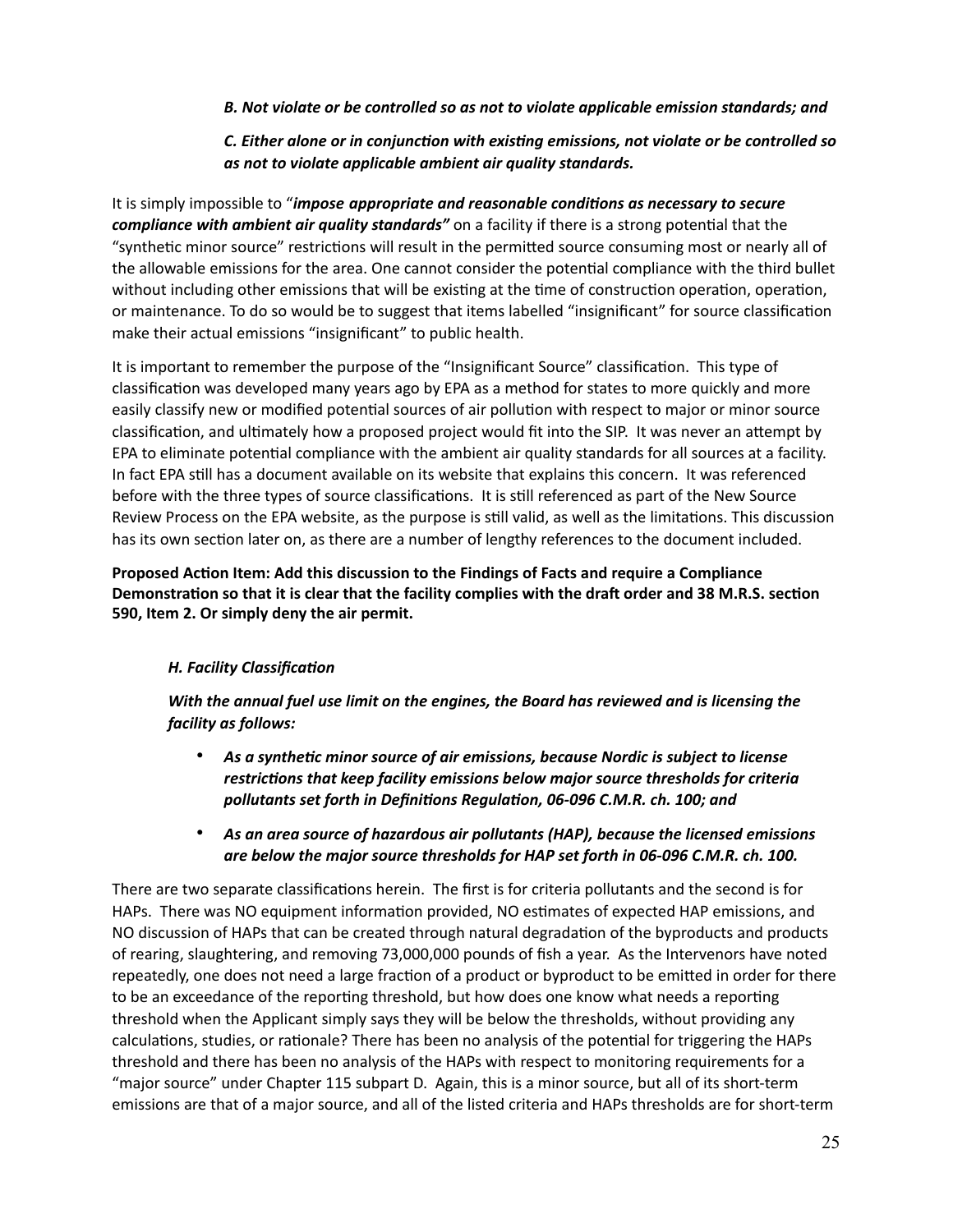(less than 24 hour limits) with the exception of one. The missing emission units for HAPs are not "insignificant activities" and therefore should be part of the application review process. None were provided, so there is an expectation that NO HAPs will be emitted, and this should be added to the Findings of Fact.

Proposed Action Item: Add this discussion to the Findings of Facts and require a Compliance Demonstration so that it is clear that the facility complies with the draft order and 38 M.R.S. section **590, Item 2. Or simply deny the air permit.** 

## *II. BEST PRATICAL TREATMENT (BPT)*

#### *B. Facility Overview*

*Nordic is requesting approval for a salmon aquaculture facility that is an end-to-end operation, from eggs to market-size salmon, using Recirculation Aquaculture System (RAS)* tank technology for maintaining optimal water quality for fish production. When completed, *the plant will be designed to produce up to 33,000 tons of salmon per year.* 

*The RAS utilizes mechanically forced cleaning and degassing/aeration to replace carbon dioxide with oxygen that is vital for fish health and growth. The RAS modules' water*  circulation, cleaning, degassing, and aeration systems require electricity to operate. Plant electrical needs will be mainly supplied by the local utility; however, Nordic proposes to *supplement this with up to 14 MW of electrical capacity provided by on-site generators driven*  by distillate fuel-fired reciprocating engines. Building and process heating for the facility will *be provided by electrical heaters.* 

Please note that these engines are proposed as non-emergency peak-shaving units but according to the Applicant's testimony and the recent deliberations, these units may be used for emergency power as well. It is unclear how much power the plant requires to run. The 14 MW power factor was developed before the facility decided to switch from propane-fired heaters to all electric heaters. The Findings of Facts should note that the Applicant provided no schedule or table of power needs and therefore it is unclear whether ventilation for "air contaminant sources" will continue to operate in a power outage and how this will affect the facility's overall emissions on a short-term basis.

#### *III. AMBIENT AIR QUALITY ANALYSIS*

Most comments with respect to this area are already presented in the first section that was used to demonstrate the rationale for the multiple rounds of modeling. The one general comment for this entire session is, again, that determining compliance with ambient air standards from only this one source is not sufficient to satisfy the claims in the Order.

In addition to the comments provided initially, an evaluation of the 24-hour PM<sub>2.5</sub> Maximum Impact in Table III-7 in subsection F indicates that there could easily be a potential exceedance of the Class II increments at the location of maximum impact if other secondary emissions are included. Of course, this would require the facility to be operating 24-hours continuously, but the facility has no condition restricting it from operating for 24-hours in a row and likely would need to do so during a power outage, so this table reinforces the need to examine other sources, whether labeled "Insignificant Sources" or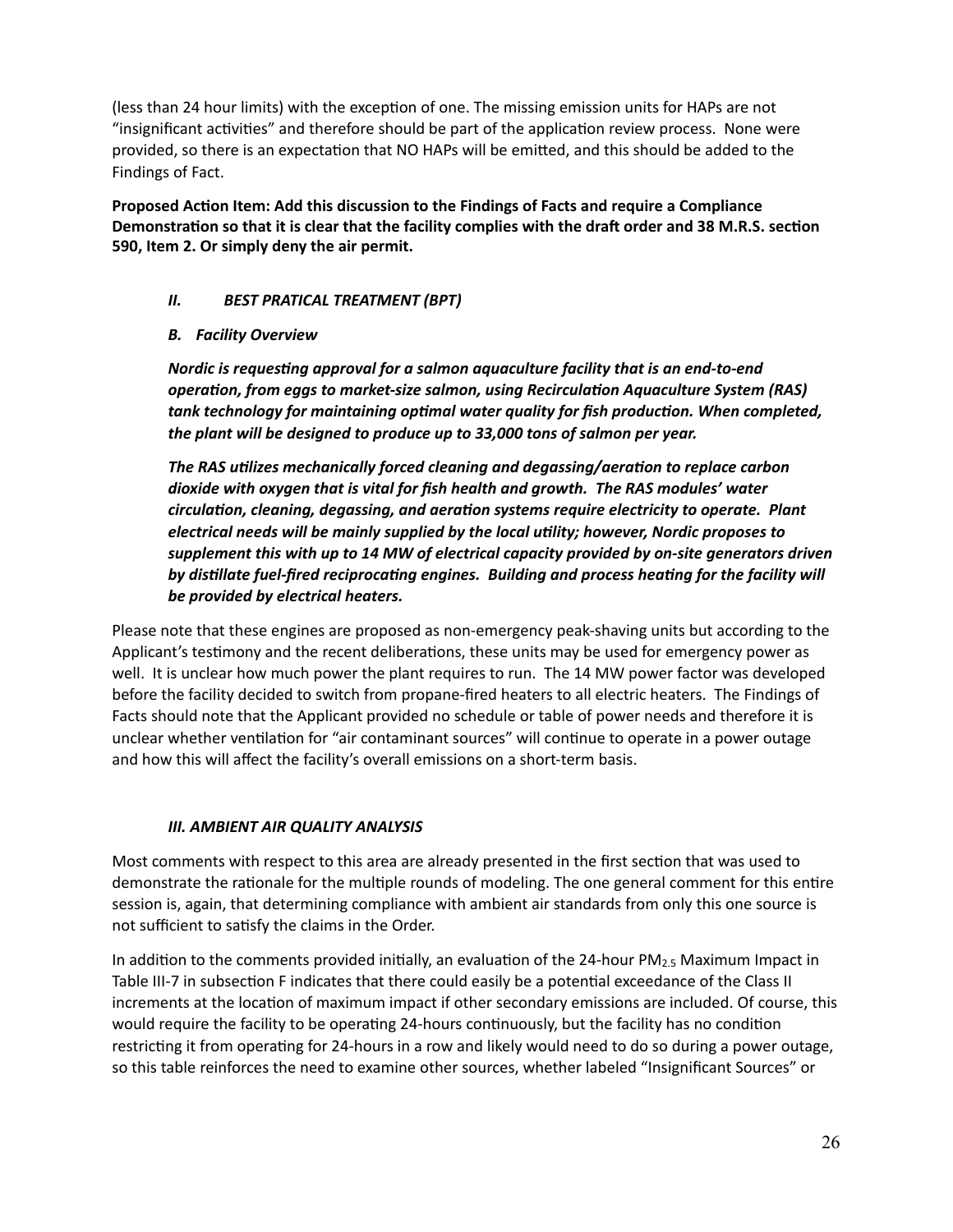not. This table clearly demonstrates that during Phase 2 construction that the facility will likely be out of compliance with  $PM<sub>2.5</sub>$  when the power plant is operating.

There was discussion during the deliberations that the facility might not need all of its engines until Phase 2 is installed for emergency power. Given that there was no formal submittal of power needs or emergency demands, this statement cannot be validated or invalidated. In the end it does not matter since the facility's application was for non-emergency peak shaving, so it must be assumed that all engines will be installed and operational as soon as possible per the construction schedule provided, and prior to the completion of Phase 1 build-out. This creates a second possible air quality exceedance scenario for multiple criteria pollutants, as well.

The last paragraph in subsection F states:

Federal regulations and 06-096 C.M.R. ch. 140 require that any new major source or major source undergoing a major modification provide additional analyses of impacts that would occur as a direct result of the general, commercial, residential, industrial, and mobile source *growth associated with the construc;on and opera;on of that source. Since Nordic has been determined to be a new minor source, no growth analyses were required.* 

There is a word missing from this paragraph, and it is the word "synthetic". If the last sentence is corrected to say: "*Since Nordic has been determined to be a new synthe;c minor source, no growth analyses were required"*, it would not be a true statement. The facility will be non-major for its annual emissions, but it is not "practical" to assume that air emissions on a short-term basis, which are not affected by the annual fuel limitation, would not benefit from this required analysis for short-term emissions. This concern is discussed further in the next section as part of the EPA Guidance document discussion. This statement and this discussion should be added to the Findings of Facts.

Furthermore the paragraph in G. Summary states:

# *In summary, the Board finds that the Department staff's modeling demonstrates that the Nordic facility as licensed herein will not cause or contribute to a violation of any SO2, PM10, PM2.5, NO2, or CO or to Class II increments for SO2, PM10, PM2.5, or NO2.*

Firstly, it is assumed that the words [ambient air quality standards] are missing between *"CO"* and *"or".* This is not a true statement, as there has been no ambient air analysis to suggest it is true. Even without it, the "Class I increments" portion of the statement has not been confirmed. The key verb here is "contribute" when that action verb is coupled with "the Nordic facility", the statement is simply not a proper Findings of Fact based upon the information in the record. This concern is discussed further in the next section as part of the EPA Guidance document discussion. This statement and this discussion should be added to the Findings of Facts.

Proposed Action Item: Add this discussion to the Findings of Facts and require a Compliance Demonstration so that it is clear that the facility complies with the draft order and 38 M.R.S. section **590, Item 2. Or simply deny the air permit.** 

# Attached EPA Memorandum on the "Potential to Emit (PTE) Guidance for Specific Source Categories"

This memo was written by the Director of the Office of Air Quality Planning and Standards (OAR) John S. Seitz in April of 1998. It is still offered on EPA's website today for source classification guidance. The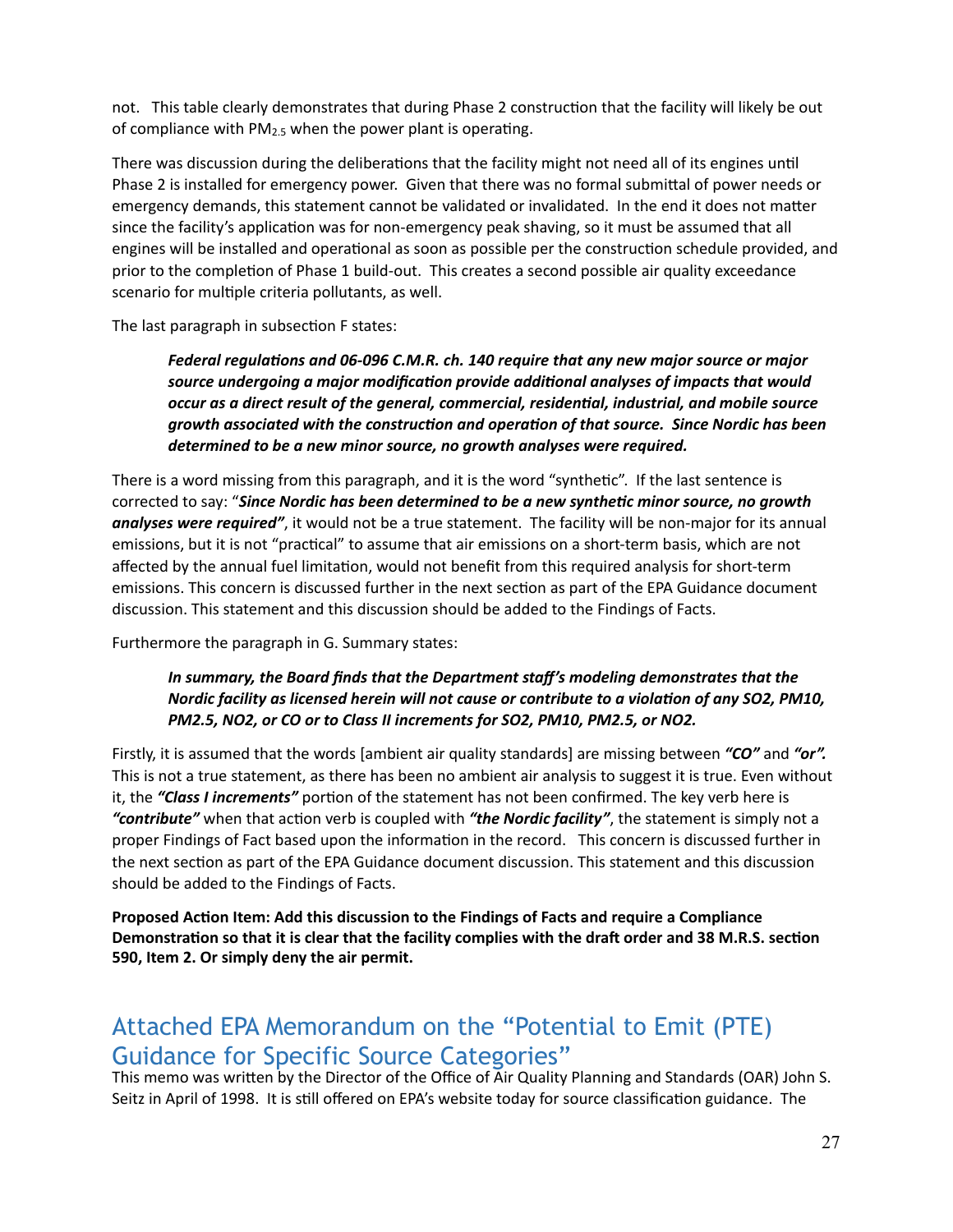Clean Air Act (CAA) can be very confusing with respect to how one determines whether a source is categorized as a major or minor source. Ideally all sources would find a way to be a minor source, either naturally by calculating its PTE or "synthetically" by calculating its PTE with particular physical or operating limitation(s). For a number of years after the most recent CAA amendments in 1990, there was a concern that essentially small facilities would have to do so much preparation work to calculate their potential emissions in order to demonstrate that they are a true minor source, that it was cost, and administratively, prohibitive. Furthermore, there was a concern that there were so many rules and what if something was not considered? What is the liability? As a result this guidance document was developed for small sources. The first part of this discussion is to understand the three sources discussed earlier. They are listed here again for continuity from page 2 of the memorandum:

#### *Often, in describing the overall stationary source population regarding potential-to-emit issues, EPA groups sources into three general types:*

- *(1) Major sources those that actually emit major amounts of air pollutants, or have the*  potential to do so;
- *(2) "True minor" (also called "natural minor") sources those that do not have the physical or opera;onal capacity to emit major amounts (even if the source owner and regulatory*  agency disregard any enforceable limitations); and
- (3) Synthetic minor" sources those that have the physical and operational capability to emit *major amounts, but are not considered major sources because the owner or operator has accepted an enforceable limitation.*

*Many sources have the "capacity" to emit major amounts of air pollutants, but actually emit amounts that are much lower than the major source threshold. For such sources, States and local permitting agencies provide opportunities to obtain limits on their potential to emit* through construction permit programs, operating permits, general permits applicable to multiple sources, State implementation plans (SIP), and other mechanisms.

So far this last paragraph essentially fits the non-emergency generator plant scenario being permitted by this Applicant perfectly and the state's permitting program including Chapter 115. In the next paragraph it discusses two ways to calculate enforceable limits:

*There are two overall approaches that States and local agencies can use to establish*  enforceable emission limits which ensure that a source's potential emissions are below the *major source threshold. Using the first approach, case-by-case permitting, agencies create* terms and conditions tailored to a given plant site. This approach is essential for complex sources warranting close scrutiny, such as sources that comprise many different sources and

*source types, and sources that limit their emissions to near-major amounts. Under the second approach, generally appropriate for less complex sources, States and local agencies create a standard set of terms and conditions for many similar sources at the same time. The terms air quality agencies use to describe this approach include "general permits," "prohibitory rules," "exclusionary rules," and "permits-by-rule…."* 

Maine has clearly taken the latter approach, with a caveat that it "may" switch to the first as necessary. Please note that this paragraph is still discussing things in the context of major source thresholds", so nothing prohibits this latter approach from applying to this air permit Application for Major/Minor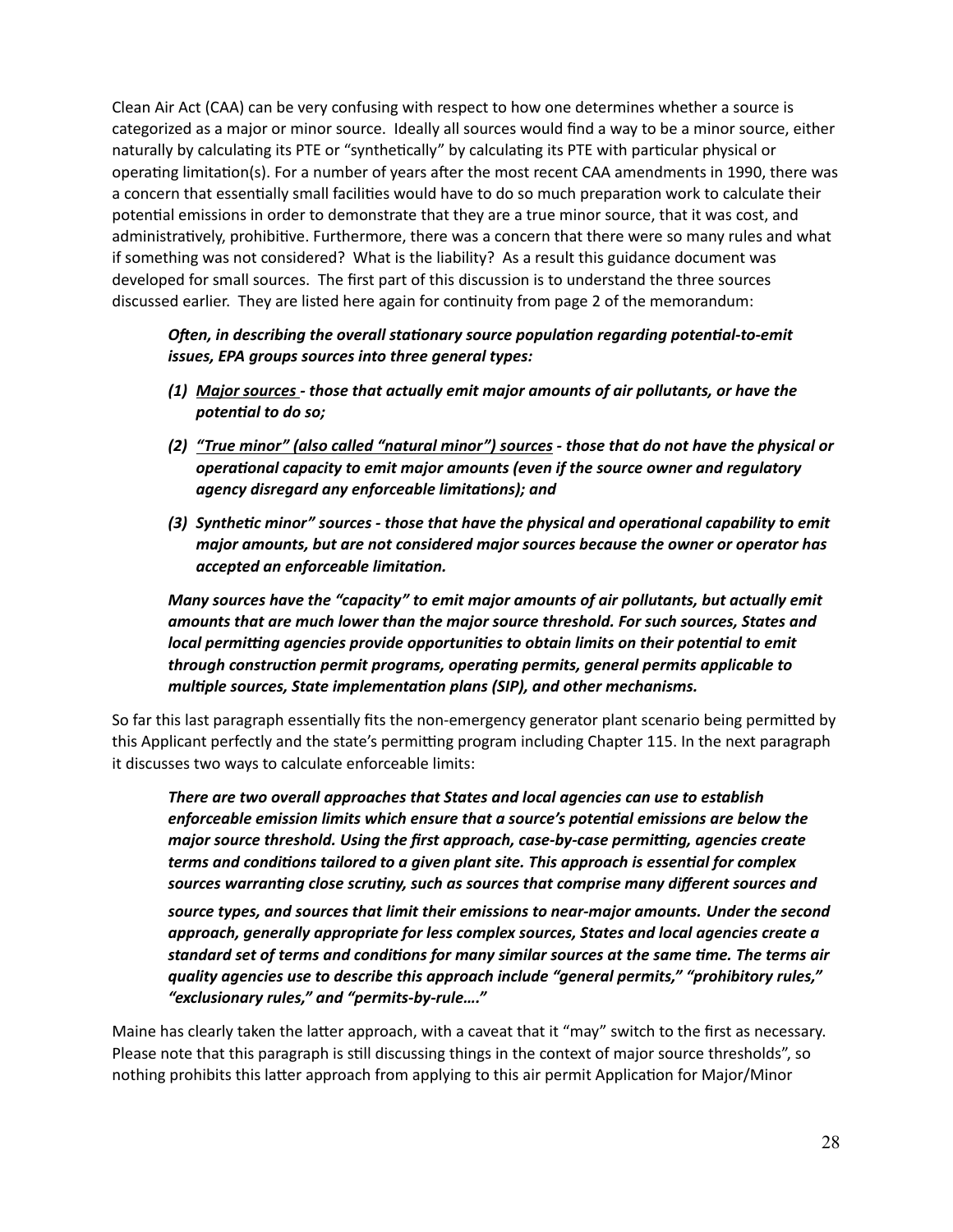Source classification for the permit pathway determination and "enforceable emission limits" for source classification.

The beginning of the next section states:

#### *What Is The Purpose Of This Guidance Memorandum?*

The EPA issues this guidance to assist States and local agencies in efficiently creating potential*to-emit limits for small sources, and to assist States and source owners in iden;fying sources*  that are minor sources without additional limits. Where States and local agencies need and *use this guidance, small business owners will achieve greater certainty that EPA, States and local control agencies, and the public do not consider them major sources under the Act.* 

Please note that the purpose is not to exempt sources from compliance with ambient air quality standards, but to define them as "Insignificant Sources" as part of the source classification "exclusionary *rules".*

The next section states:

#### *What Types Of Source Categories Are Included In This Guidance?*

In identifying source categories to be covered within this guidance, the EPA included those categories for which a single type of activity tends to dominate emissions, and for which most sources in the category actually emit at levels well below their potential, and well under the *major source thresholds. For sources with numerous categories at the plant site and/or that emit amounts that are just below the major source threshold, EPA believes that there is generally no feasible way to ensure their minor source status without a case-by-case permitting process..."* 

Clearly, this Application suggests that a single type of activity dominates the emissions, but the other sources were not identified, so it is not possible to confirm that a case-by-case permitting process is not required. The next two sections describe the "cutoff" limits in this document. This document is not being presented as additional evidence with respect to what the cutoff limits should be for this facility or that there should be some. It is simply being provided to demonstrate that the "Insignificant source" designation in Appendix B applies to source classification and does not exclude them from being included in an ambient air quality analysis when warranted. The second paragraph in the next section at the top of page 6 helps clarify discrepancy:

*…the EPA believes that for nearly all source categories, even those that are simple enough to*  be good candidates for this guidance, there will usually be emitting activities that will be co*located with the activity described in the cutoff. Generally, these sources are a very low* percentage of the emissions from the entire facility. Some examples of co-located sources are *cold cleaners at gas stations, consumer product usage such as cleaners and white-out, lawn mowers, and small portable generators. To account for any such sources, EPA calculated the cutoffs leaving a small margin for any such sources that may be present. (Note that EPA does not mean to imply that overall these types of co-located sources are not environmentally significant-just that they probably have little bearing on whether a source is major or minor.)* 

The last excerpt included below includes an example that summarizes the differences between the source classification statements and the need to consider all sources for ambient air quality compliance. It includes an example of SO2, since at the time the percent sulfur limit was higher than it is now, and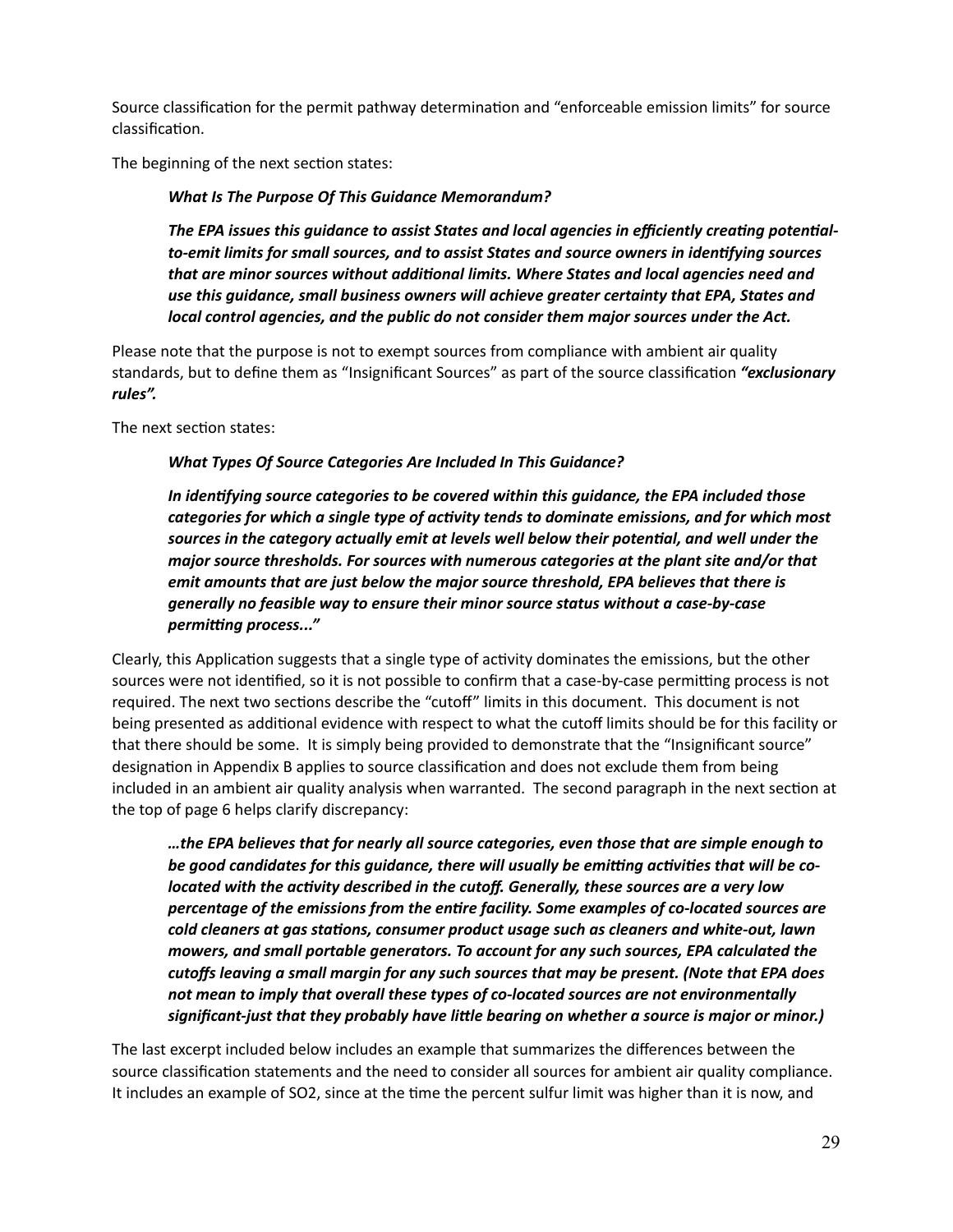there was no NO2 1-hour limit as there is now, but the concept is directly applicable to the deficiencies in this permitting process that ignored sources for ambient air quality compliance that are classified as "Insignificant" or that could be excluded by other "general permits," "prohibitory rules," "exclusionary rules," and "permits-by-rule". It states:

# **How Does This Guidance Relate To State And Local Minor Source Construction Permit** *Programs?*

*This guidance is NOT intended to affect minor source new source review (NSR) programs. Those programs are necessary for attainment and maintenance of the national ambient air* quality standards (NAAQS), and <u>for generally managing and protecting air quality in a given</u> *location. These are considerations independent of whether a source is a "major" or "minor" source. In making any change to a minor NSR program, the State or local agency needs to address air quality impact considerations in addition to those discussed here. For example, an* 

*agency limit to ensure that a source is minor for sulfur dioxide (SO2) may involve fuel sulfur limits. Because those same fuel sulfur limits could possibly lead to short-term exceedances of the SO2 standards, and the agency could not categorically exempt such a source from minor NSR without addressing those air quality impacts; it is important to note that the annual limits contained in the guidance, while ensuring that the source is not a "major source," may not ensure that the source meets all short-term NAAQS.*

This example is extremely analogous to this Applicant's permitting approach, and therefore there is still a need to examine all sources that may contribute to the short-term impacts on-site and off-site.

# Summary

By limiting the annual fuel usage, the facility should be able to practically comply with annual ambient air quality standards. But with only an annual fuel restriction of 900,000 gallons, the facility could run for days or weeks at a time. These annual restrictions will have no practical limitations on short-term emissions, and will provide zero relief for helping maintain compliance with 1-hour, 8-hour, and 24-hour ambient air quality standards. Therefore, any permit review procedures for this application must treat the short-term potential emissions as if they are from a major source of air pollution. That is not to say the facility must provide recordkeeping and maintenance records as if it is a major source, but simply that the source information for all sources must be provided from the Applicant as if it is a major source, and the due diligence required to demonstrate that the facility can and will meet the ambient air quality standards must be similar. It must consider all its sources, on-site and off-site secondary sources, and contributions from current and future nearby sources as one would be required to do so for a facility that has been demonstrated by DEP modeling to consume nearly all of, or more than, an allowable limit by itself. Then, and only then, could "enforceable and practical conditions" be developed for a very large, multi-process facility that is only taking an annual restriction on "emissions of air contaminants".

This may not be the "typical" pathway for a Chapter 115 license and that is likely because most proponents would discount this site as unsuitable for this ancillary non-emergency power plant facility and move to a more suitable location by now. At another site, where there is no 45-foot local zoning limit height restriction, no FAA concerns in the flight pathway of the airport, is not in an area that is predominately residential and protected lands, and is in not in such close proximity to the fenceline, it is very likely that stacks could be closer to GEP height and the facility would not be consuming nearly all of, or possibly more than, the allowable ambient air quality increment during operations.